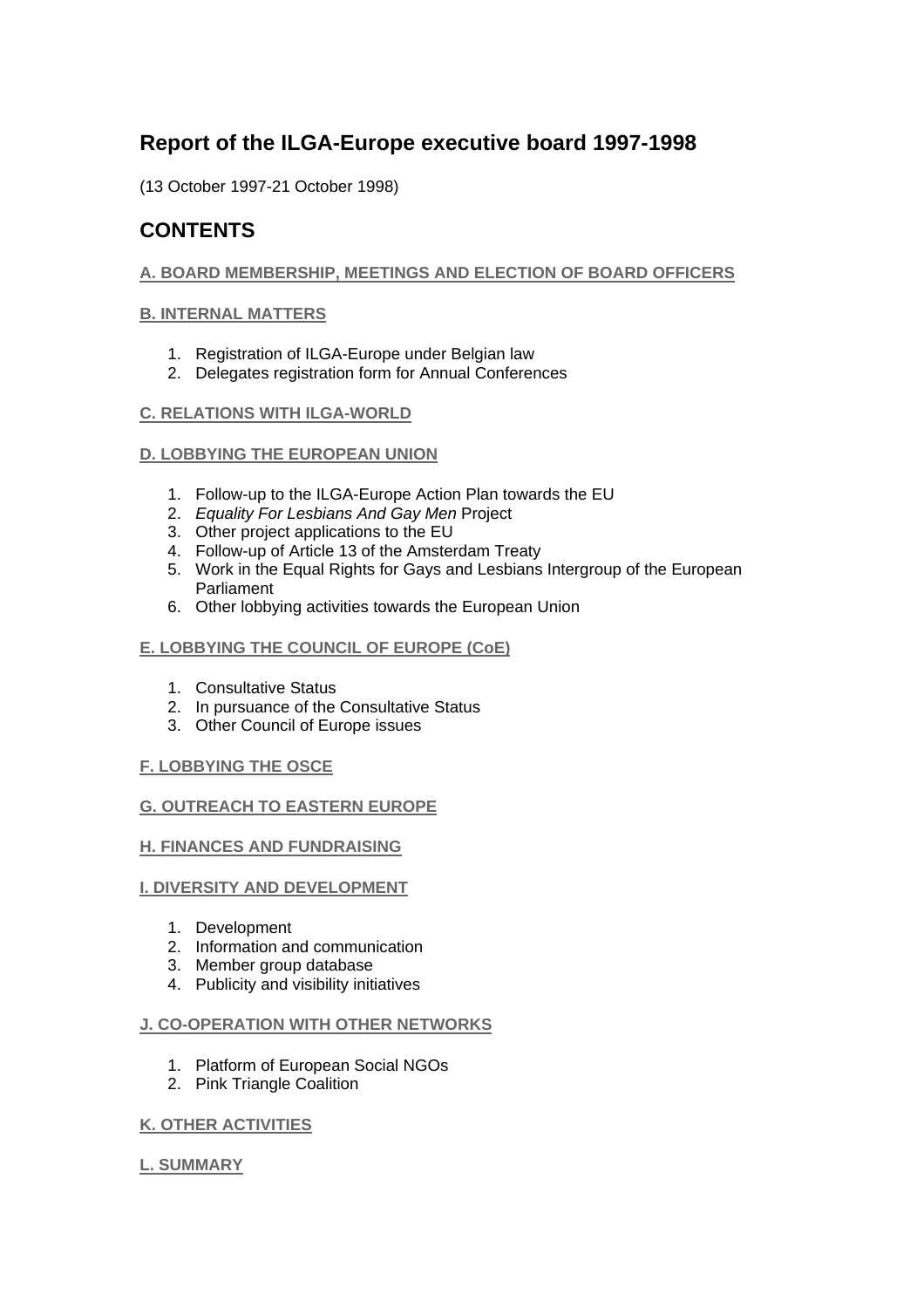## **M. THANKS AND ACKNOWLEDGEMENTS**

## **APPENDIX: BOARD CALENDER**

# **A. BOARD MEMBERSHIP, MEETINGS AND ELECTION OF BOARD OFFICERS**

The Executive Board elected at the 1997 London conference consisted of **Adrian Relu Coman** (ACCEPT, Romania), **Gonçalo Dumas Diniz** (ILGA-Portugal), **Steffen Jensen** (Landsforeningen for bøsser og lesbiske, LBL The Danish National Association for Gays and Lesbians), **Milus Kotisová** (Sdruzení organizací homosexuálních obcanu, SOHO The Czech Association of Organisations of Homosexual Citizens), **Kurt Krickler** (Homosexuelle Initiative (HOSI) Wien, Austria), **Jackie Lewis** (National Lesbian and Gay Committee of UNISON, the public sector trade union in the United Kingdom), **Eva Ogenborg** (Riksförbundet för sexuellt likaberättigande, RFSL The Swedish Federation for Lesbian and Gay Rights), and **Maren Wuch** (lesbian and gay liberation front Köln, lglf, Germany).

As reserve members were elected: **Lilian Kotter** (Eesti lesbiliit, ELL Estonian Lesbian Union), **Mark Watson** (Stonewall, United Kingdom) and **Enric Vilà** (Coordinadora Gai-Lesbiana, CGL The Network of Catalan Gay and Lesbian Organisations, Spain).

The Board held five meetings during its period of office:

• on 13 October 1997, immediately following the end of the London conference. Board members present: Gonçalo Diniz, Steffen Jensen, Milus Kotisová, Kurt Krickler, Jackie Lewis, Eva Ogenborg, and Maren Wuch. Reserve member Enric Vilà also attended. Adrian Coman was not present at the conference and therefore not yet aware of his election to the Board. It was agreed to postpone the elections to the positions of Co-Chairs and Treasurer to the next Board meeting so that all elected members of the Board could participate. It was then agreed to elect Jackie Lewis and Kurt Krickler to be acting Co-Chairs, Steffen Jensen to be acting Treasurer until then.

Since none of the elected Board members was of Belgian nationality, the Board appointed, as required by the Constitution, a Belgian national, **Pierre Noël**, as an ex-officio member of the Board;

- on 6 and 7 December 1997 in London. Board members present: Steffen Jensen, Kurt Krickler, Jackie Lewis and Maren Wuch. Jackie Lewis and Kurt Krickler were elected Co-Chairs and Steffen Jensen as Treasurer;
- on 14 and 15 February 1998 in Brussels. All eight elected Board members were present. One half day was dedicated to a meeting with (board) members of *Égalité*, the Organisation for Lesbian/Gay Equality in the European Institutions, to discuss joint activities and lobbying efforts;
- on 2 and 3 May 1998 in Brussels. Board members present: Adrian Coman, Steffen Jensen, Kurt Krickler, Jackie Lewis, Pierre Noël and Maren Wuch (on 2 May);
- on 11 and 12 July 1998 in Linz. Board members present: Adrian Coman, Steffen Jensen, Kurt Krickler, Jackie Lewis and Maren Wuch. Gonçalo Diniz had announced his resignation from the Board on 30 June.
- The Board will have another meeting on 21 October 1998 immediately before the start of the 20<sup>th</sup> ILGA European Conference in Linz.

# **B. INTERNAL MATTERS**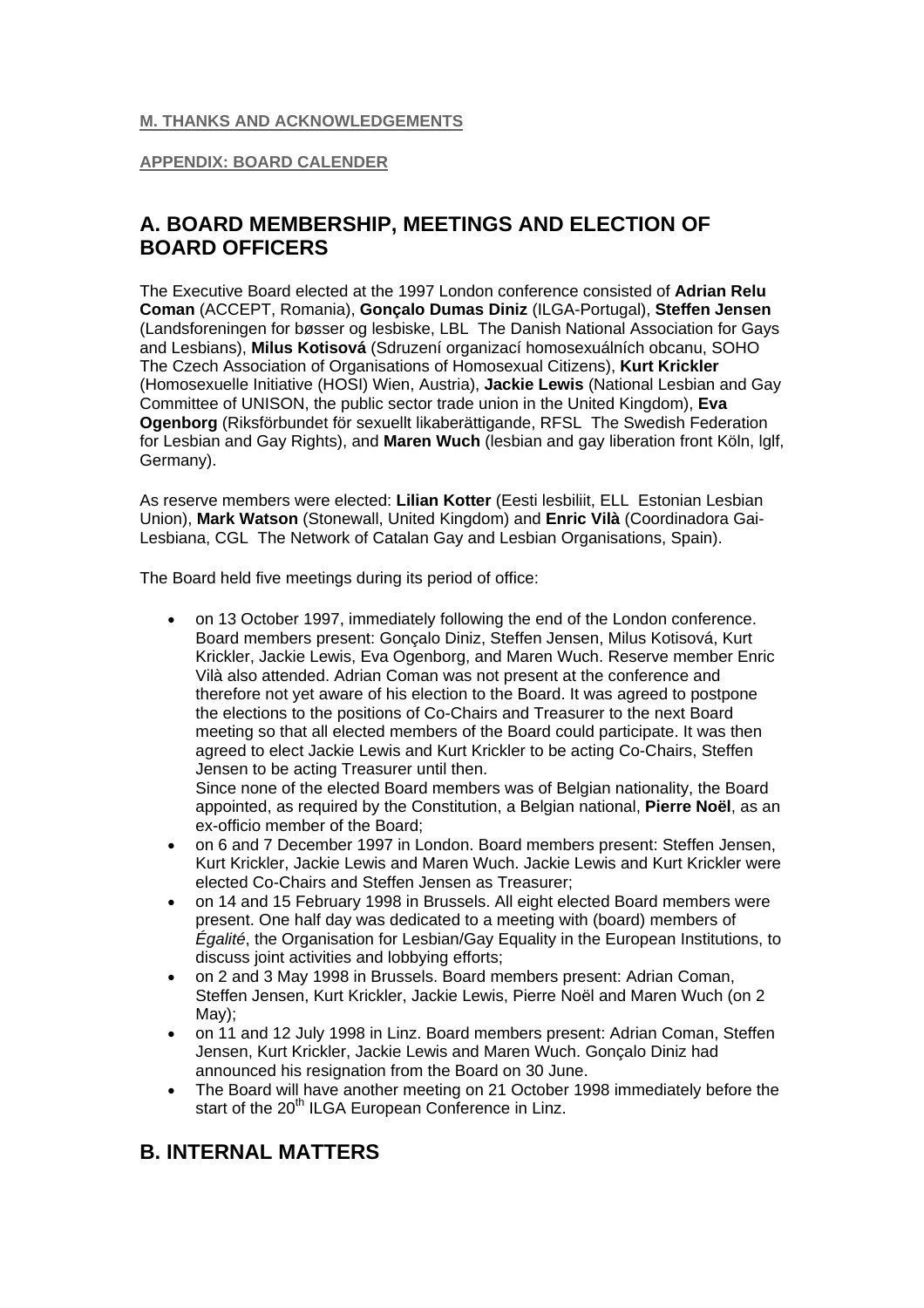## **B1. Registration of ILGA-Europe under Belgian law**

ILGA-Europe has already applied for recognition as an internatioal non-profit nongovernmental organisation in Belgium more than one year ago (see Board Report 96/97, item B), but in spite of some correspondance and reminders from the Board, no final answer has been received from the Belgian Ministry of Justice until September 1998.

## **B2. Delegates registration form for Annual Conferences**

The Board produced a registration form to be used by member organisations for notifying the ILGA-Europe Annual Conference about who will be their delegates and/or proxies exercising the group's voting rights in accordance with the Constitution and the Standing Orders. The form has been sent out to already be used for the Linz conference.

# **C. RELATIONS WITH ILGA-WORLD**

The ILGA-Europe Board has been in regular contact with the ILGA-World Board, the two secretaries-general Jennifer Wilson and Jordi Petit as well as with Tom Hoemig, the administrator in the ILGA office in Brussels. Jordi Petit from the *Coordinadora Gai-Lesbiana* in Barcelona and Bea Sándor from *Háttér Baráti Társaság a Melegekért* in Budapest have been elected to be the representatives of the European Region on the ILGA-World Board.

Steffen Jensen participated in the meeting of the ILGA-World Board in Stockholm on 23 and 24 July 1998. It was agreed that ILGA-Europe should receive 10 to 15% of the membership fees paid to ILGA by European members. For 1998, 1,000 US dollars will be paid to ILGA-Europe (see item H). ILGA-World has got funding to employ a person for administration on a full-time basis; this person will be working for ILGA-Europe on a 20% basis. The problems with the membership database were also discussed (see item I3). It was agreed that it is the responsibility of the two representatives of the European Region on the World Board to inform the ILGA-Europe Board about relevant matters.

ILGA-World and ILGA-Europe also joined forces to ask for and prepare the meeting between ILGA and Mary Robinson, UN High Commissioner for Human Rights, which will take place in Geneva on 8 October 1998. ILGA will be represented by Jennifer Wilson, Jordi Petit, and Kurt Krickler (see item L).

# **D. LOBBYING THE EUROPEAN UNION**

## **D1. Follow-up to the ILGA-Europe Action Plan towards the EU**

In following-up the ILGA-Europe Action Plan *24 ideas for European Commission-led initiatives*, ILGA-Europe continued its meetings with EU officials. After a first series of meetings in May 1997 (see Euro-Letter # 51 and Board Report 96/97, item E1), Kurt Krickler and Alberto Volpato, member of *Égalité*, had another series of meetings with the following officials in Brussels on 2, 3 and 8 December 1997:

• Helena Petiz, member of the cabinet of Commissioner João de Deus Pinheiro, responsible for the relations with the ACP (African, Caribbean and Pacific) Lomé Convention countries and South Africa;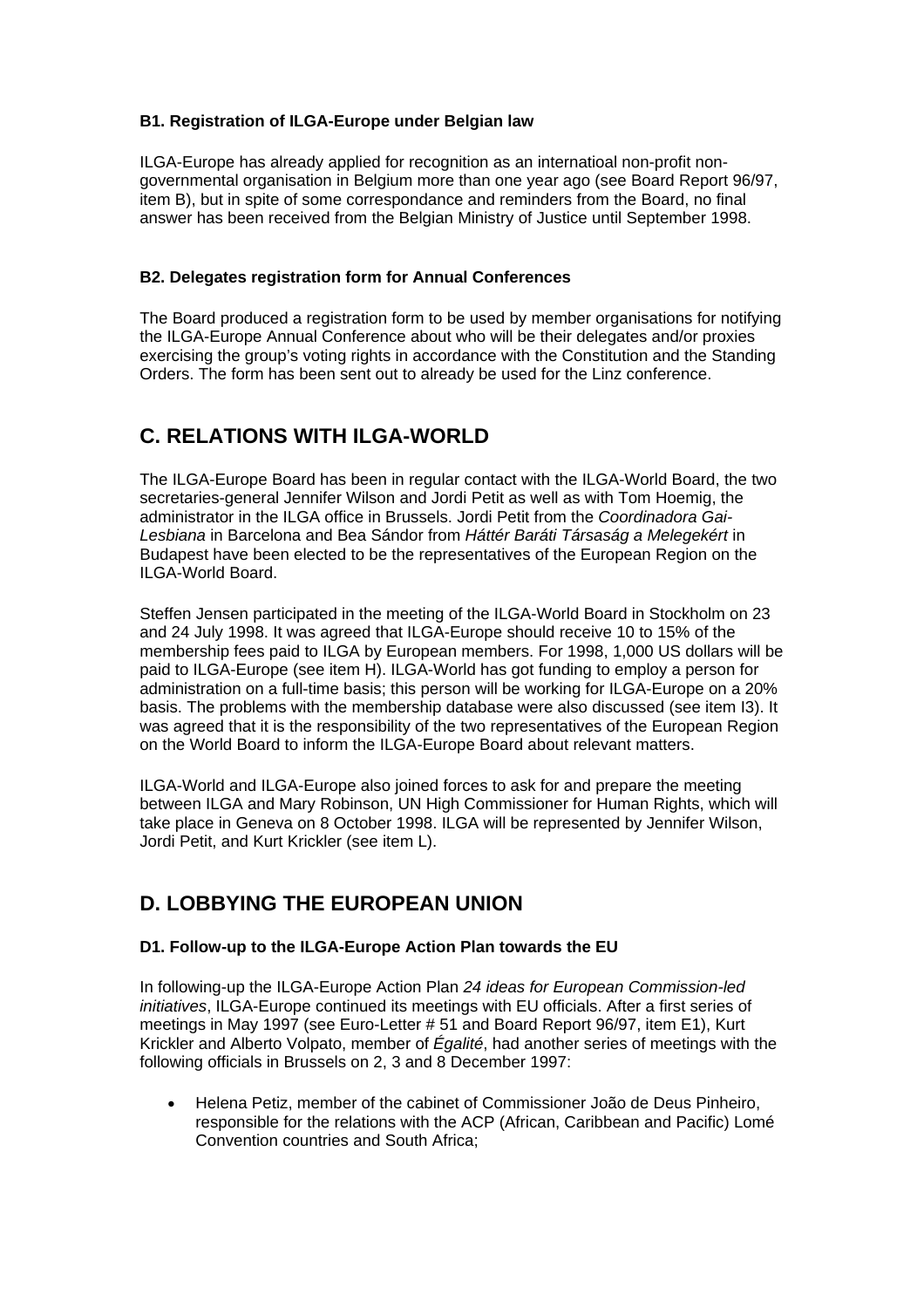- Alisdair McIntosh, member of the cabinet of Commissioner Sir Leon Brittan, responsible for the relations with North America, Australia, New Zealand, China, Korea, Hongkong, Macau, and Taiwan;
- Giuseppe Callovi, Head of Unit A3 (Free movement of persons and citizens' rights) in Directorate-General (DG) XV, and his assistant Raquel de Vicente; they received ILGA-Europe on behalf of Commissioner Mario Monti (Internal Market and Financial Services);
- William Aitchison and Georgios Zisimatos from the Craft and Small Enterprises Unit in DG XXIII; responsible Commissioner is Christos Papoutsis (SMEs, Tourism);
- Brian Owen from DG 1A; he received ILGA-Europe on behalf of Daniela Napoli, head of the Human Rights and Democratisation Unit (cabinet of Commissioner Hans van den Broek).

As in the first series of meetings with EU officials, the main purpose of these meetings was to introduce the Action Plan and to explain its "horizontal" approach of mainstreaming gay and lesbian concerns in all activities and programmes of the EU where appropriate. The portfolios of the various cabinets and DGs, however, vary in relevance for gay and lesbian issues. A full report on these five meetings has been published in Euro-Letter # 56.

A third series of meetings was undertaken in Brussels on 3 and 4 March 1998. Due to the very positive reply from Commissioner Marcelino Oreja, the main target this time was DG X. Kurt Krickler met people from five different units in DG X and was again accompanied in two meetings by Alberto Volpato. Their interlocutors were: Philippe Cova, who is in charge of the Raphael programme, Nathalie Labourdette, responsible for among other things the new audiovisual media, Maruja Gutierrez, dealing with the publications of DG X, Santiago Herrero Villa, in charge of various programmes, including Building Europe Together, and Jaime Andreu, responsible for sports.

All DG X officials were quite supportive and encouraged ILGA-Europe and its members to submit project proposals under the various programmes. A full report on this third series of meetings has been published in Euro-Letter # 58.

Additionally, Kurt Krickler met also with Georges Vlandas of DG XVI as proposed by Commissioner Monika Wulf-Mathies.

On 26 May 1998, Jackie Lewis and Kurt Krickler had a meeting, in Brussels, with José Zarzoso Farinos of DG VIII, dealing with human rights in the Lomé Convention (APC) countries (see Euro-Letter # 61, pp. 6-7).

## **RÉSUMÉ**

It can be stated that the "first round" of Action Plan activities, e. g., introducing the Action Plan to the European Commission, is now successfully completed. ILGA-Europe has received written replies from all 20 Commissioners with the exception of Yves-Thibault de Silguy (Economy and Finances). ILGA-Europe has had meetings with representatives of all Commissioners relevant for gay and lesbian issues, i. e. Oreja, Marín, Gradin, Santer, Flynn, Cresson, Pinheiro, Sir Leon Brittan, Monti, Papoutsis, van den Broek and Wulf-Mathies.

In these meetings, ILGA-Europe has collected a lot of information about relevant EU programmes and funding possibilities. In the "second round" of Action Plan activities, it will be important to motivate ILGA-Europe members to submit project proposals under the various programmes. The success of the Action Plan will now depend on a large extent upon the commitment and creativity of ILGA-Europe members and their ability to make use of the existing financial possibilities. The Board, therefore, encourages again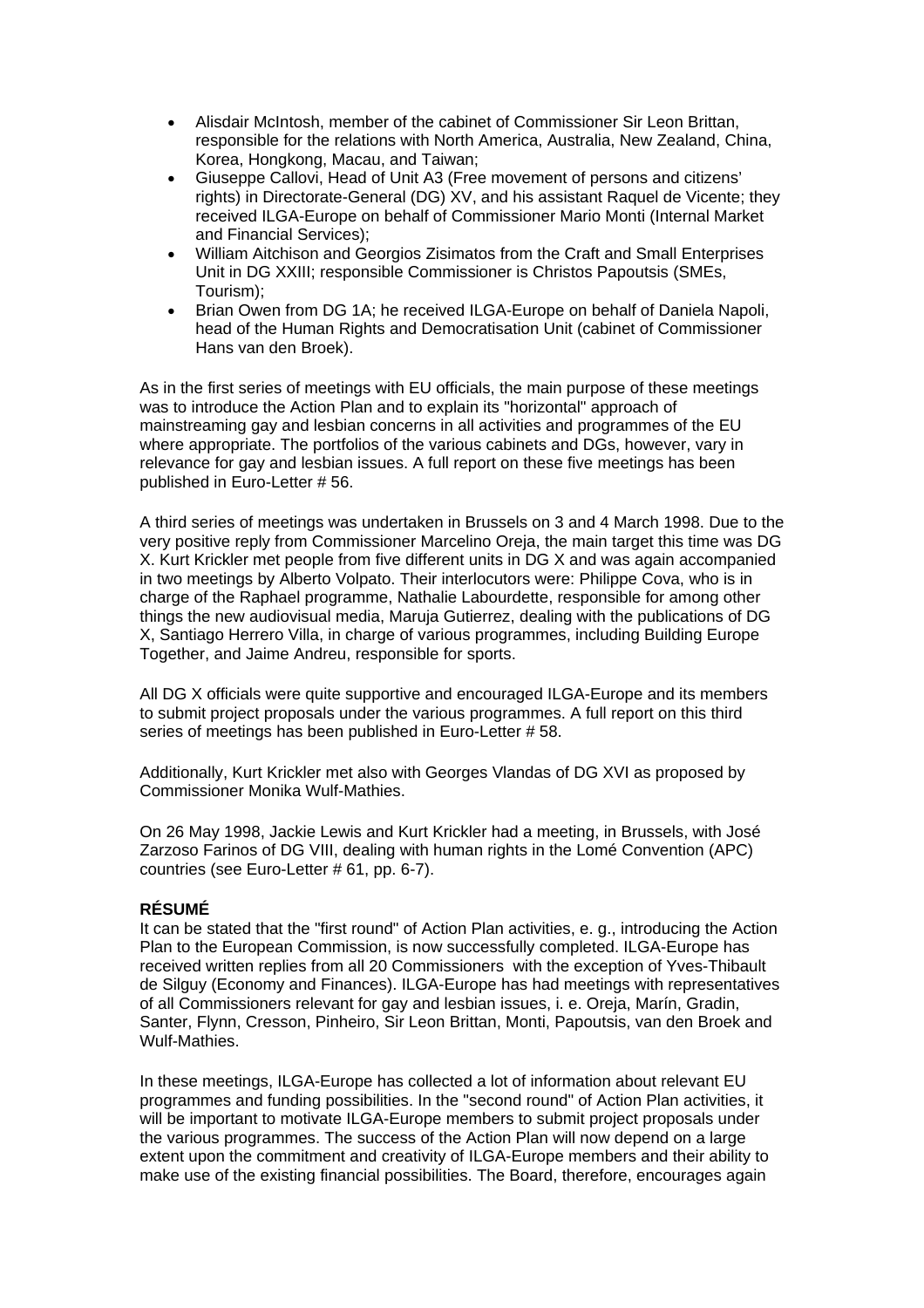all member organisations to consider submitting projects to the Commission. More information about the various programmes and contact persons in the EU Commission has been published in the ILGA-Bulletin # 1/98 (pp. 5-6) and can be found on ILGA-Europe's website. The Board will also assist member groups with all information available.

## **D2.** *Equality For Lesbians And Gay Men* **Project**

Very soon after the 1997 London conference, it become clear that DG V would not support ILGA's project proposal *Human rights for lesbians and gay men in the EU* which ILGA (World) had submitted in 1996 and which ILGA-Europe "chased" after the European Region had been established in Madrid (see Board Report 96/97, item F4). Instead, DG V advised the Board to submit a proposal under budgetline B3-4101 ("measures to promote co-operation with charitable associations, non-governmental organisations and associations dealing with the interests of the elderly"). In a rush, a project proposal was put together and submitted to DG V at the end of October 1997. In December, ILGA-Europe was informed by DG V that the proposal was accepted and that DG V would grant 39,600 ECU to the project, thus funding 60% of the overall budget of the project (see Euro-Letter # 56).

This *Equality for Lesbians and Gay Men: A relevant issue in the civil and social dialogue* project has been an extremely important development and one of the major areas of the Board's work during the year (see Euro-Letter # 61 and # 62). The main objectives of the project, which is being coordinated by the Board in co-operation with its five project partners (HOSI Wien, LBL, lglf Köln, ILGA-Portugal and RFSL), are to:

a) develop and strengthen links and dialogue between ILGA-Europe and other nongovernmental organisations working on social and human rights issues at a European level;

b) produce a report on the legal and social situation of lesbians and gay men in all member states of the European Union, outlining examples of progressive legislation and policies as well as existing discrimination;

c) promote the exchange of information and experience between lesbian and gay organisations in the member states and the development of good practice.

Although the project itself will not be completed until later in the year, the report has already been published (in English) in June 1998, and copies were circulated to all member groups with the second mailing for the Linz conference in August. The responsible editing and production team was Jackie Lewis, Kurt Krickler, Maren Wuch and Nico Beger.

The report has been designed to provide accessible information on lesbian and gay issues and concerns as a basis for dialogue with other NGOs, and for use as a lobbying tool towards EU institutions and national governments. The report includes a general overview of the situation in the EU, an assessment of recent developments in EU law and policy on sexual orientation discrimination, and reports from contributors on the situation in each member state, together with recommendations for action at EU and national level and by NGOs working in related areas.

The report has been made available on ILGA-Europe's website and will be published in French and German translations later in the year. Additionally and not as official part of the project (budget) César Lestón of *Fondación Triángulo por la Igualdad Social de Gais y Lesbianas* in Madrid has produced a Spanish translation of the report which will be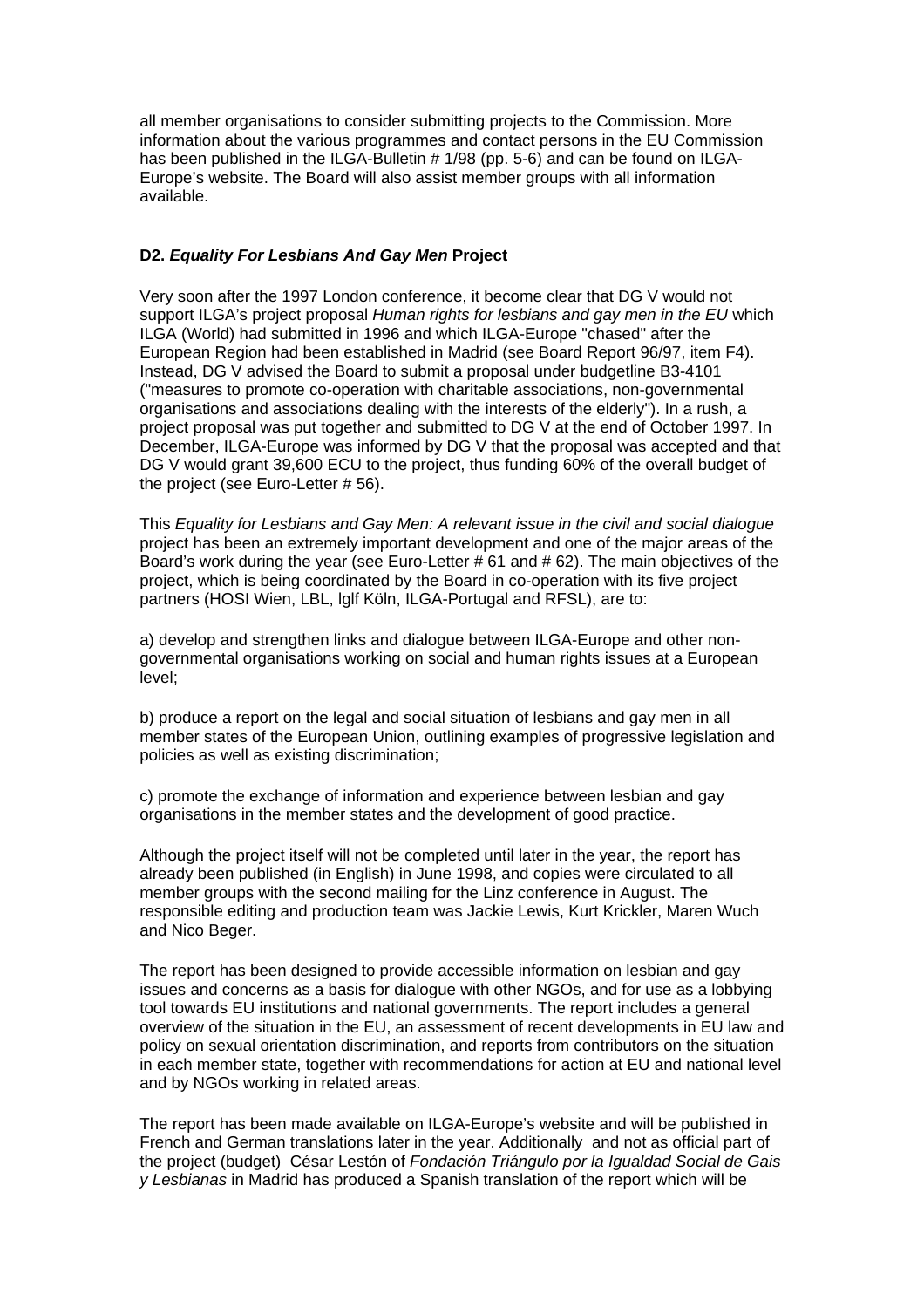xeroxed in as many copies as may be required. The Spanish translation is also available on ILGA-Europe's website.

#### **NGO MEETING**

As part of the project, ILGA-Europe held a conference in Brussels on 25 May 1998 to which a range of other NGOs working in the social and human rights fields was invited, with the aim of initiating links and discussion on the issues being addressed in the report. The conference programme included contributions from MEP Outi Ojala, the President of the European Parliament Intergroup on Equal Rights for Gays and Lesbians (see item D5), and from Kevin Walsh from DG V, together with presentations and discussions on recent developments in the EU and on sections of the draft report. The Board was represented by Jackie Lewis and Kurt Krickler, and was assisted by Nico Beger, Mark Bell and Alex Robertson.

Although the attendance at this conference was not as high as the Board would have liked, it was a very constructive and useful day which provided valuable feedback on the draft report and recommendations. A number of useful contacts with representatives of other European NGOs (such as the European Disability Forum and Eurolink Age) has been made.

#### **EUROPEAN SOCIAL POLICY FORUM**

Following the conference with NGOs on 25 May, the report was completed and published in time for presentation at the European Commission's second European Social Policy Forum, held in Brussels from 24 to 26 June. The first Social Policy Forum, held in 1996 shortly before the start of the Intergovernmental Conference, had led to the launch of a new policy objective: the building of a strong civil dialogue with NGOs and other voluntary organisations at European level. The *Equality for Lesbians and Gay Men* project received funding under a budgetline created in 1997, in line with that policy objective, to promote co-operation with NGOs and to strengthen their capacity to participate in the civil dialogue. The 1998 Forum, organised by DG V in consultation with the Platform of European Social NGOs and the social partners (the European Trade Union Confederation, ETUC, and the employers' organisations UNICE and CEEP), was attended by around 1,000 representatives of NGOs, the European institutions, the social partners and national and local authorities in the member states.

It was a very busy three days for the ILGA-Europe representatives Jackie Lewis, Kurt Krickler, Nico Beger and Alex Robertson who participated in the main workshop sessions, staffed a stall in the exhibition area, presented the report at a workshop during the "Open Forum" afternoon, made interventions in several "fringe" events, attended Platform meetings, had discussions with other participants (including representatives of NGOs, Emilio Gabaglio, the general secretary of the ETUC, Stephen Hughes, the president of the European Parliament's Committee on Employment and Social Affairs, and Commission officials), and generally did whatever they could to promote the report and the visibility of ILGA-Europe. Several hundred copies of the report were distributed and many useful contacts were made, providing a solid base for the continued development of our lobbying work in different areas.

## **OTHER PROJECT ACTIVITIES**

include the presentation of the report at other events and conferences, such as *Europride* in Stockholm in July, the *Trade Unions, Homosexuality and Work* conference and the *Gay Games* in Amsterdam in July/August and to the European institutions, including the European Parliament intergroup (see item D5). The Board has also requested the assistance of member groups in presenting the report and recommendations to national governments, linked to other lobbying initiatives such as the meeting between the Board and representatives of the Austrian Presidency held in July (see item D4). Finally a follow-up conference with NGOs will be held in November 1998, as part of the project, to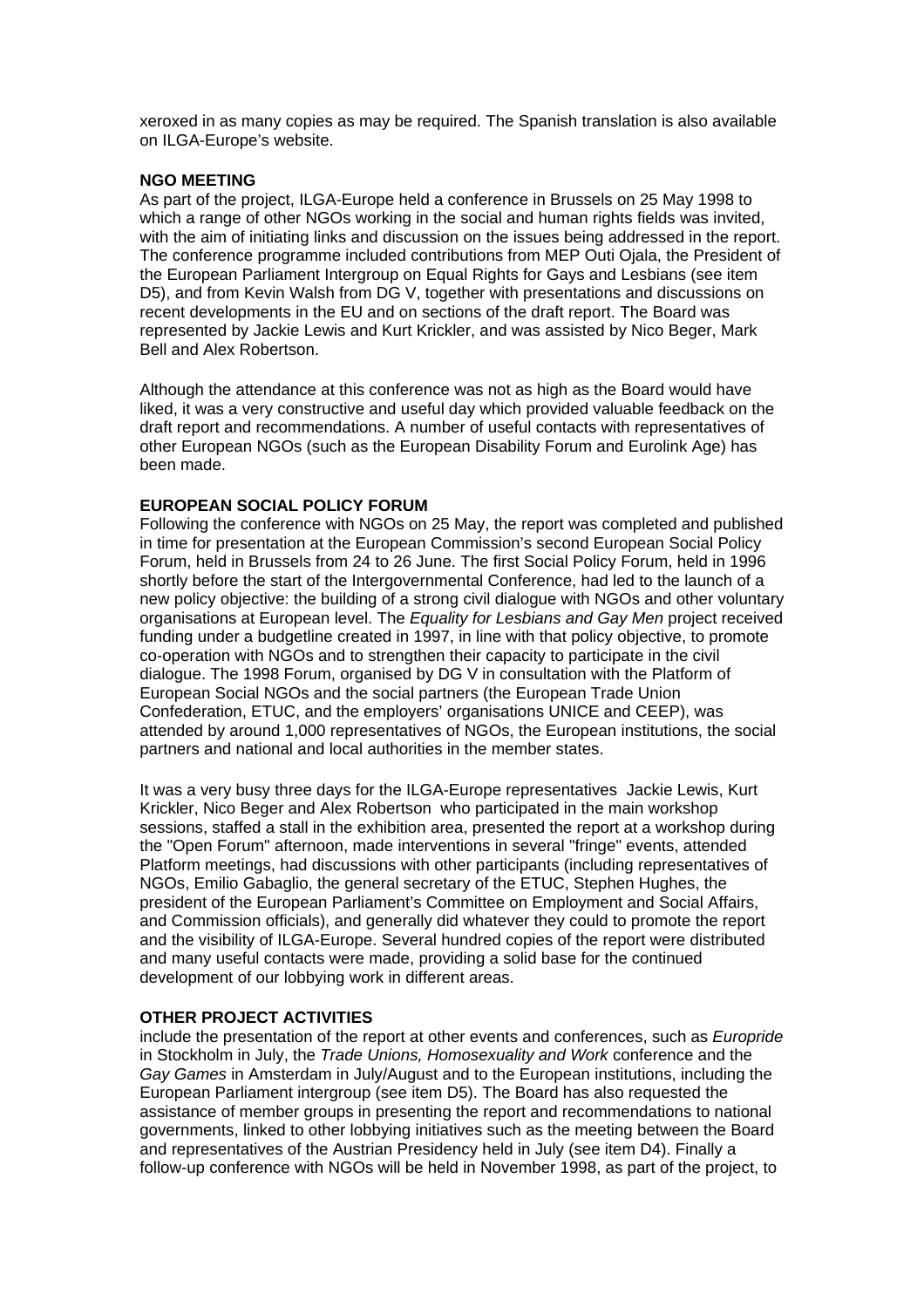consider how to further develop this area of our work and to look at joint work with other NGOs, including lobbying, in more concrete terms.

ILGA-Europe had also two meetings with Kevin Walsh of DG V to discuss this project: Maren Wuch and Kurt Krickler met him in Brussels on 16 February, Kurt Krickler had another meeting with him in Brussels on 5 May.

## **D3. Other project applications to the EU**

ILGA-Europe also acted as the main applicant in a project proposal submitted under the Phare and Tacis Democracy Programme. It was a re-application of the revised project on establishing a lesbian and gay community centre (*Meleg ház*) in Budapest. The first application had been rejected by the Commission in August 1997 (see Board Report 96/97, item F2). The Hungarian gay and lesbian support society, *Háttér Baráti Társaság a Melegekért*, had elaborated the revised application asking for funding of 187,000 ECU. It was submitted at the end of October 1997. In March 1998, the programme management, on behalf of the Commission, informed the Board that the project again had not been selected.

In January 1998, ILGA-Europe was also informed that another project, *Lesbians on line: Strengthening lesbian organisations in Central and Eastern Europe*, submitted in April 1997 under the Phare and Tacis LIEN Programme (see Board Report 96/97, item F1), had not been selected for co-financing by the European Commission.

At the end of June 1998, ILGA-Europe submitted a project proposal under the Building Europe Together programme. ILGA-Europe is seeking 35,585 ECU in co-funding (50%) a seminar *The Treaty of Amsterdam New Opportunities for Protection from Sexual Orientation Discrimination under Article 13* and the publication of a *Guide to the Amsterdam Treaty with regard to sexual orientation discrimination* in four languages. No decision has yet been conveyed to the Board as to whether the proposal has been selected or not.

## **D4. Follow-up of Article 13 of the Amsterdam Treaty**

ILGA-Europe closely followed the developments in the European Union regarding the implementation of Article 13 of the Treaty establishing the European Communities (TEC) as amended by the Amsterdam Treaty. When the British Presidency organised, together with the European Commission (DG V), an informal meeting of high-level officials to discuss Article 13 in Oxford on 8 and 9 April 1998 (see Euro-Letter # 58), ILGA-Europe sent letters to the foreign ministers of the member states highlighting sexual orientation discrimination and drawing the attention to two aspects of non-discrimination: equal pay, referring also to the decision of the European Court of Justice in the Lisa Grant case (see item D5), and the free movement of persons which is not fully guaranteed in the EU for same-sex partners. ILGA-Europe wrote: *In conclusion, we believe that the two issues we have raised point to the urgent need for the introduction of legislation by the European Union which would make illegal discrimination on the grounds of sexual orientation, grant to same-sex couples the same rights as are accorded under EU law to unmarried heterosexual couples, and recognise same-sex partnerships.* The full text of this letter has been published in Euro-Letter # 60.

ILGA-Europe received replies from the foreign ministries of Austria, Denmark, Ireland and the United Kingdom. The most promising one was the one from the Danish minister of foreign affairs, who was *looking forward to the practical implementation of the article*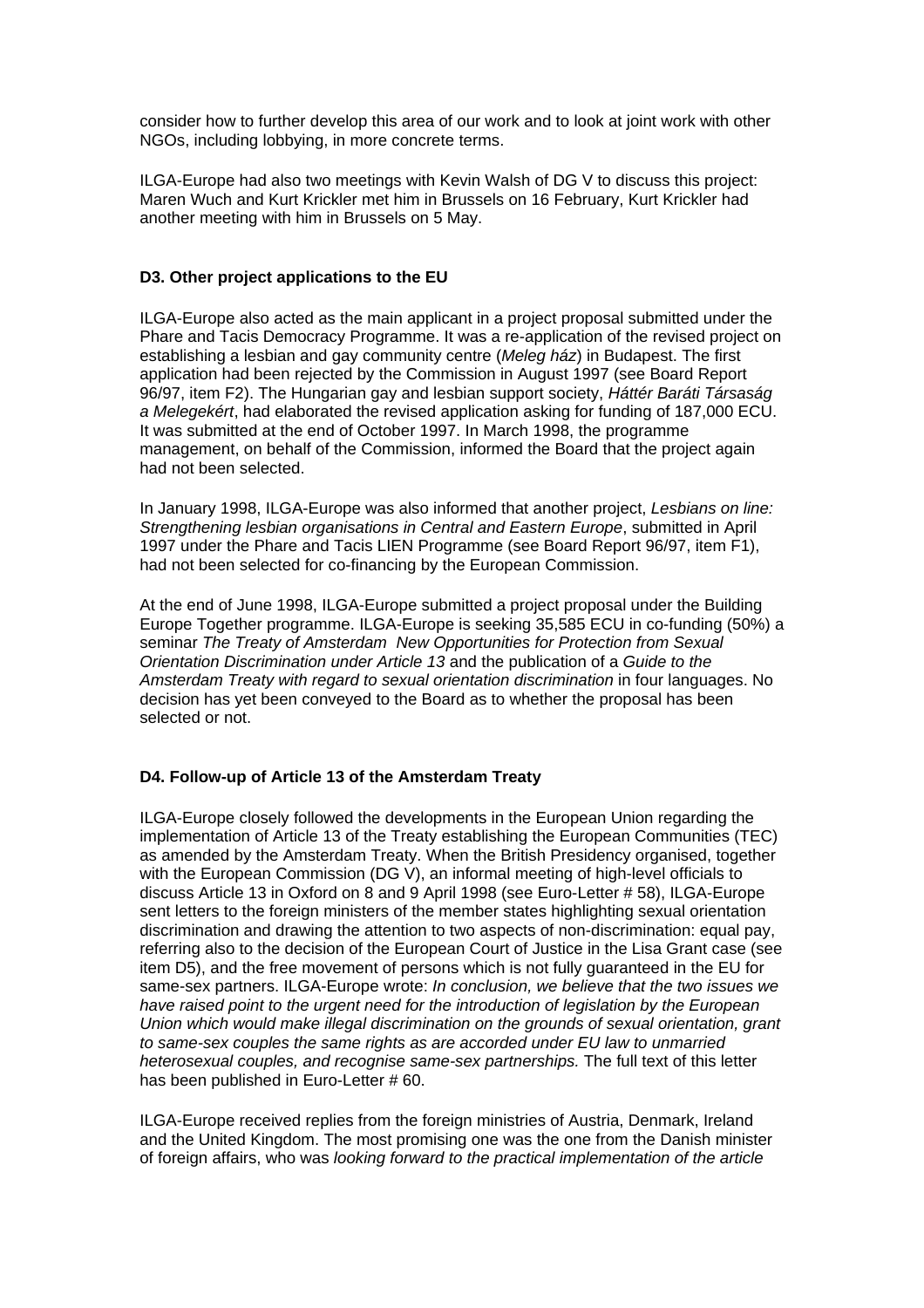and *not least to the possibilities given by the article to combat discrimination based on sexual orientation*.

When Austria took over the Presidency of the Union, ILGA-Europe asked for a meeting with representatives of the Presidency. The meeting took place in Vienna on 13 July 1998. Jackie Lewis, Steffen Jensen and Kurt Krickler met with high-level officials of the Austrian government in the Federal Chancellery. The talks were very promising. ILGA-Europe issued a press release after the meeting: *For the first time representatives of ILGA-Europe have met with representatives of the Presidency of the European Union. "It was indeed a very fruitful meeting held in a very positive atmosphere," said Jackie Lewis, co-chair of ILGA-Europe, after the meeting. "We got the impression that the Austrian Presidency will try to include a broad anti-discrimination perspective in its general human rights approach." (…) Steffen Jensen, member of the board of ILGA-Europe, explained that it was emphasised during the meeting that the policy of ILGA-Europe is that Article 13 should be implemented in general terms covering all kinds of discrimination, and that ILGA-Europe does not want specific legislation covering sexual orientation alone. (…) Jackie Lewis added: "We had a discussion about the range of meetings on human rights and anti-discrimination that has been planned for the coming six months, and we assured the Presidency that we would be prepared to give our input to these meetings. This was welcomed by the representatives of the Presidency."*

Article 13 has also been an important issue in the meetings of the Equal Rights for Gays and Lesbians Intergroup of the European Parliament (see item D5). Already in the January 1998 meeting, Commissioner Pádraig Flynn announced an Article 13 conference to be arranged by DG V. ILGA-Europe will be invited to attend this conference which will be held in Vienna from 3 to 4 December 1998.

In the April 1998 meeting of the Intergroup, a representative of the British Presidency and in the June meeting, one of the Austrian Presidency was invited as guests, and both the Intergroup and ILGA-Europe demanded that sexual orientation discrimination be dealt with on equal footing with all other grounds of non-discrimination listed in Article 13 and expressed their wish to be involved in all further deliberations on the implementation of Article 13.

The July meeting was a joint meeting with the European Parliament intergroups on disability and on ageing in order to coordinate the lobbying efforts regarding the implementation of Article 13.

María-José Cueto Faus from DG V, responsible for preparing the Article 13 conference in December, will be attending the November session of the intergroup, which will be another opportunity to discuss sexual orientation discrimination in the context of Article 13.

The Austrian Presidency declared both in the June intergroup meeting and in the July meeting with ILGA-Europe, that they would arrange a follow-up to the Oxford meeting in the second half of 1998.

## **D5. Work in the Equal Rights for Gays and Lesbians Intergroup of the European Parliament**

On 22 October 1997, the Equal Rights for Gays and Lesbians Intergroup of the European Parliament had its founding meeting (see Euro-Letter # 55 and # 56). Four political groups have started this intergroup: GUE/NGL (Confederal Group of the European United Left/Nordic Green Left), V (The Green Group), PSE (Socialist) and PPE (European People's Party/Christian Democratic Group). The ELDR (Group of the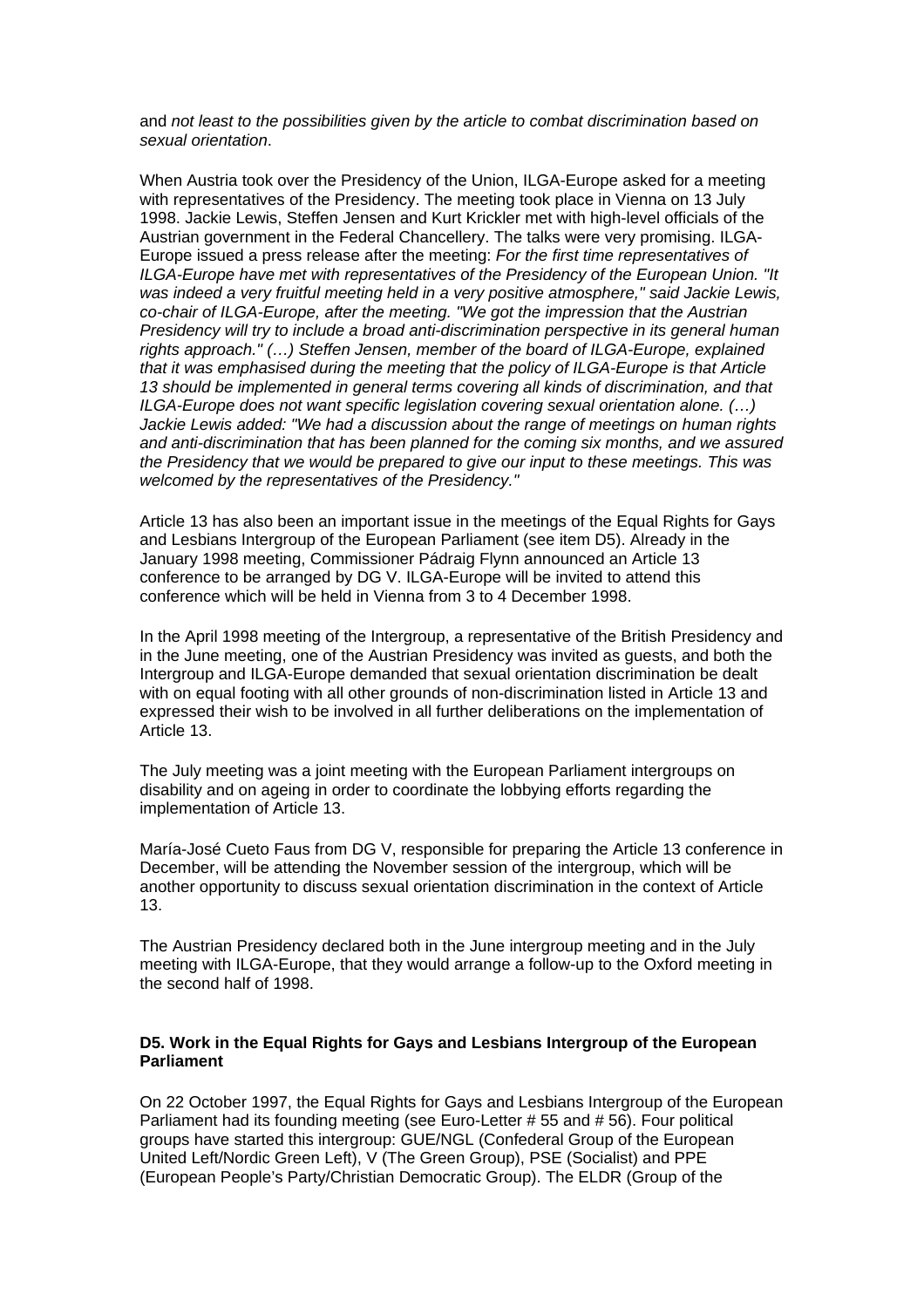European Liberal, Democrat and Reform Party) joined later. The intergroup has since met once a month during the Strasbourg sessions of the EP. In the November 1997 meeting, MEP Outi Ojala (GUE/NGL, Finland) was elected president, Claudia Roth (V, Germany), Richard Howitt (PSE, UK) and Peter Pex (PPE, Netherlands) were elected vice-presidents. (Later, in the September 1998 meeting, Friedhelm Frischenschlager (ELDR, Austria) was also elected vice-president.) ILGA-Europe and *Égalité* were invited to permanently participate in the intergroup. Kurt Krickler had a meeting with intergroup president Outi Ojala and Paola Giaculli, one of the assistants of the intergroup, in Brussels on 8 December 1997.

ILGA-Europe attended the intergroup for the first time on 16 December 1997. Maren Wuch and Kurt Krickler gave a presentation of ILGA and ILGA-Europe, and introduced its working programme towards the EU as adopted at the London conference. The full text of ILGA-Europe's presentation has been published in the Euro-Letter # 56.

ILGA-Europe has been represented in all subsequent intergroup meetings, e. g., on 13 January, 18 February, 10 March, 1 April, 13 May, 17 June, 15 July and 16 September. Kurt Krickler has attended all but the March meetings, Maren Wuch attended the February and March meetings, Nico Beger represented ILGA-Europe also in the March and September meetings.

ILGA-Europe had also additional meetings with Paola Giaculli and Outi Ojala's assistant, Sanna Kangasharju, and has been helping preparing the agenda of the intergroup, giving input, proposing activities, and writing minutes of the intergroup sessions (the minutes of the sessions, by the way, are available from Sanna Kangasharju at the following email address: <sannak@kaapeli.fi>). ILGA-Europe's representatives also intervened in the debates of the intergroup and used the opportunity to talk and liaise with a number of MEPs. The September meeting was exclusively dedicated to the presentation of the ILGA-Europe report *Equality for Lesbians and Gay Men* which was done by Nico Beger and Kurt Krickler.

The intergroup discussed various matters, the implementation of Article 13 was certainly one of the main topics (see item D4). In the February meeting, Lisa Grant and her lover Jill Percey were the special guests. The day before, the European Court of Justice had delivered its negative decision in Lisa Grant's case against South West Trains. After the meeting, Lisa Grant, Jill Percey, Outi Ojala and Kurt Krickler gave a press conference in the press room of the Parliament and heavily criticised the decision.

ILGA-Europe has also promoted ILGA's Manifesto '98 campaign in the intergroup and amongst MEPs.

## **EP RESOLUTION ON EQUAL RIGHTS FOR GAYS AND LESBIANS**

The intergroup was also the hotbed for an urgency resolution on the rights of gays and lesbians. In the June meeting, Kurt Krickler had distributed a draft resolution for the event of a negative vote of the Austrian Parliament on a draft bill to repeal the unequal age of consent law (Section 209) which was scheduled to take place in the beginning of July. The European Parliament had urged Austria in two resolutions (A4-0112/97 and A4- 0034/98) to equalise the age of consent provisions for heterosexual and homosexual relations. When, on 30 June, the Romanian Chamber of Deputies refused to vote a reform bill presented by the government (see item E3) to repeal the anti-homosexual penal code provisions, there was an even more urgent reason to have an urgency resolution tabled in the Parliament. Independent from each other, three political groups, ELDR, V, and GUE/NGL, drafted motions for such a resolution. Kurt Krickler was involved in the drafting process of all three resolutions. Unfortunately, on 15 July 1998, a great majority of Socialist and Christian-Democratic MEPs voted against putting the motions on the agenda of the urgency debate on 16 July. ILGA-Europe had sent a fax to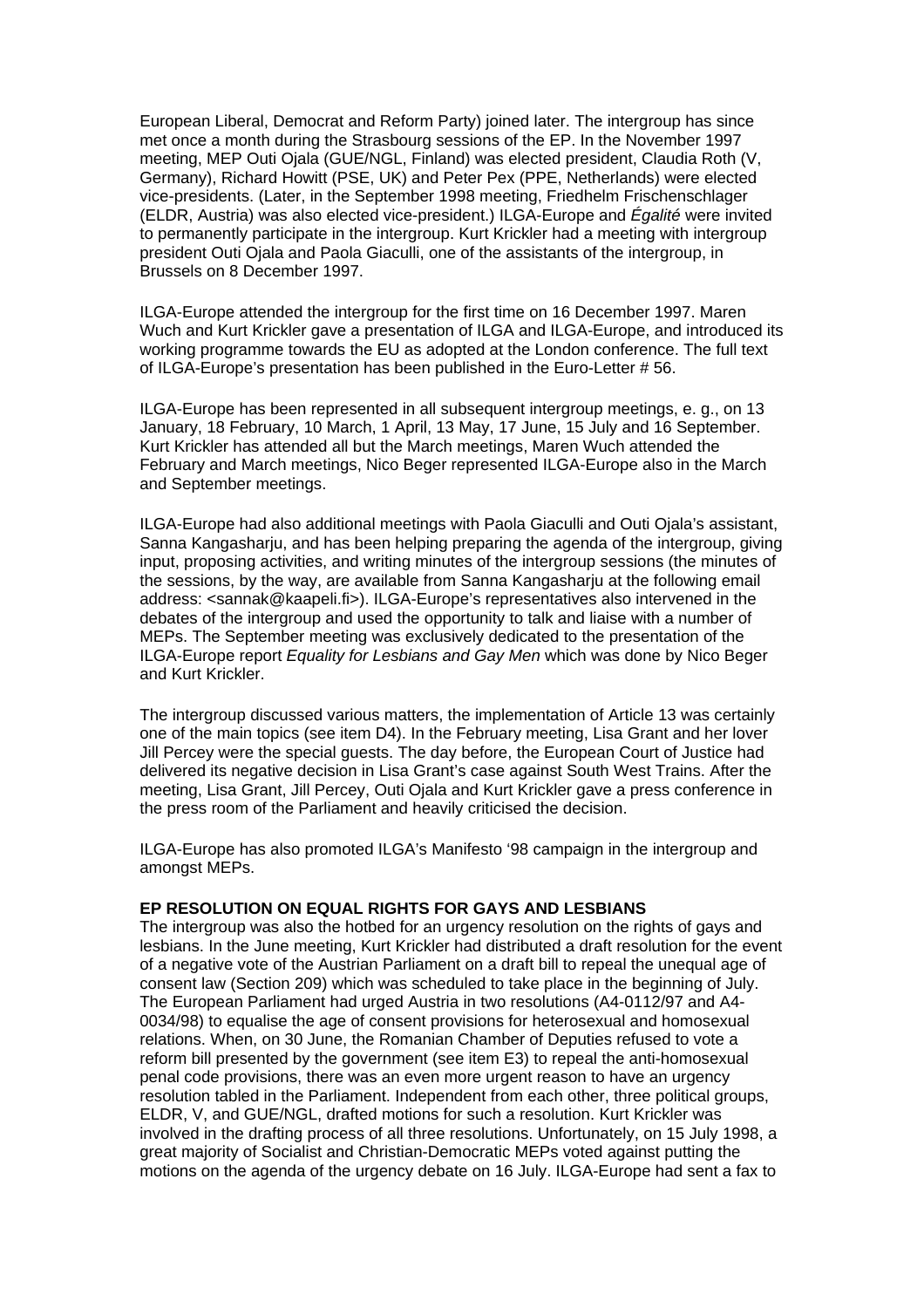MEP Magdalena Hoff, one of the EP vice-presidents from the Socialist group, asking for the support of the PSE. It is unclear why the PSE voted against. There are rumours, however, that the Austrian MEPs wanted to prevent Austria from being condemned during her Presidency.

One day later, on 17 July, the Austrian Parliament voted against the repeal of Section 209. This made the situation even more serious and urgent. Thus, ILGA-Europe prepared another draft resolution which was sent, at the end of August by email, to all MEPs of the Socialist group demanding that an urgency resolution be adopted in one of the autumn sessions. MEPs from other groups, especially those who have been involved in the intergroup, were also asked for support. ILGA-Europe contacted member groups in all 15 EU countries and asked them to lobby the Socialist MEPs of their country to vote for such a resolution.

The joint lobbying efforts of ILGA-Europe and its member groups finally turned out to be successful: the ELDR group tabled the motion for a resolution which ILGA-Europe had drafted, and the Green group re-tabled its July motion. On 16 September, the Parliament voted to put the two motions on the agenda of the urgency debate of the following day (169 for, 146 against, 8 abstentions). Three other political groups joined the motions: GUE/NGL, PSE and ARE, the Group of the European Radical Alliance. The two motions were then merged into one, whereby the ILGA-Europe draft was only slightly amended. Kurt Krickler had some more personal lobbying contacts with MEPs on the motion during his stay in Strasbourg on 16 and 17 September.

On 17 September 1998, a majority of 110 MEPs voted for the adoption of this Resolution on equal rights for gays and lesbians in the EU, 89 voted against, 6 abstained. In this Resolution, the EP confirms *that it will not give its consent to the accession of any country that, through its legislation or policies, violates the human rights of lesbians and gay me*", and *calls on all applicant countries to repeal all legislation violating the human rights of lesbians and gay men, in particular discriminatory age of consent laws*, calls on the European Commission *to take into consideration respect and observance of the human rights of gays and lesbians when negotiating the accession of applicant countries* (this concerns Bulgaria, Cyprus, Estonia, Hungary, Lithuania, and Romania). Additionally, the EP *calls on the Austrian Government and Parliament to immediately repeal Article 209 of the Penal Code and to immediately provide for an amnesty for, and the release from prison of, all persons jailed under this law.* The full text of this Resolution has been published in Euro-Letter # 63 and can also be found on ILGA-Europe's website.

## **OTHER EUROPEAN PARLIAMENT ACTIVITIES**

On 1 July, Austria has taken over the Presidency of the EU. On 15 July, Council President, Austrian foreign minister Wolfgang Schüssel, was scheduled to present the programme of the Austrian Presidency to the EP. The week before, on 9 July, ILGA-Europe had informed a number of "friendly" MEPs, in the first place those who have participated in the intergroup, about the human rights violations against gay men in Austria (Section 209) and asked them to consider to address this issue in their questions to the Council President (which did not happen, however).

ILGA-Europe again sent emails to members of the EP Committee on Civil Liberties and Internal Affairs expressing the same concern before the Austrian minister of justice attended the meeting of this Committee on 21 July 1998.

On 17 August 1998, ILGA-Europe wrote a letter to Stephen Hughes, president of the EP Committee on Employment and Social Affairs, asking him to look into funding possibilities for ILGA-Europe's participation in the intergroup.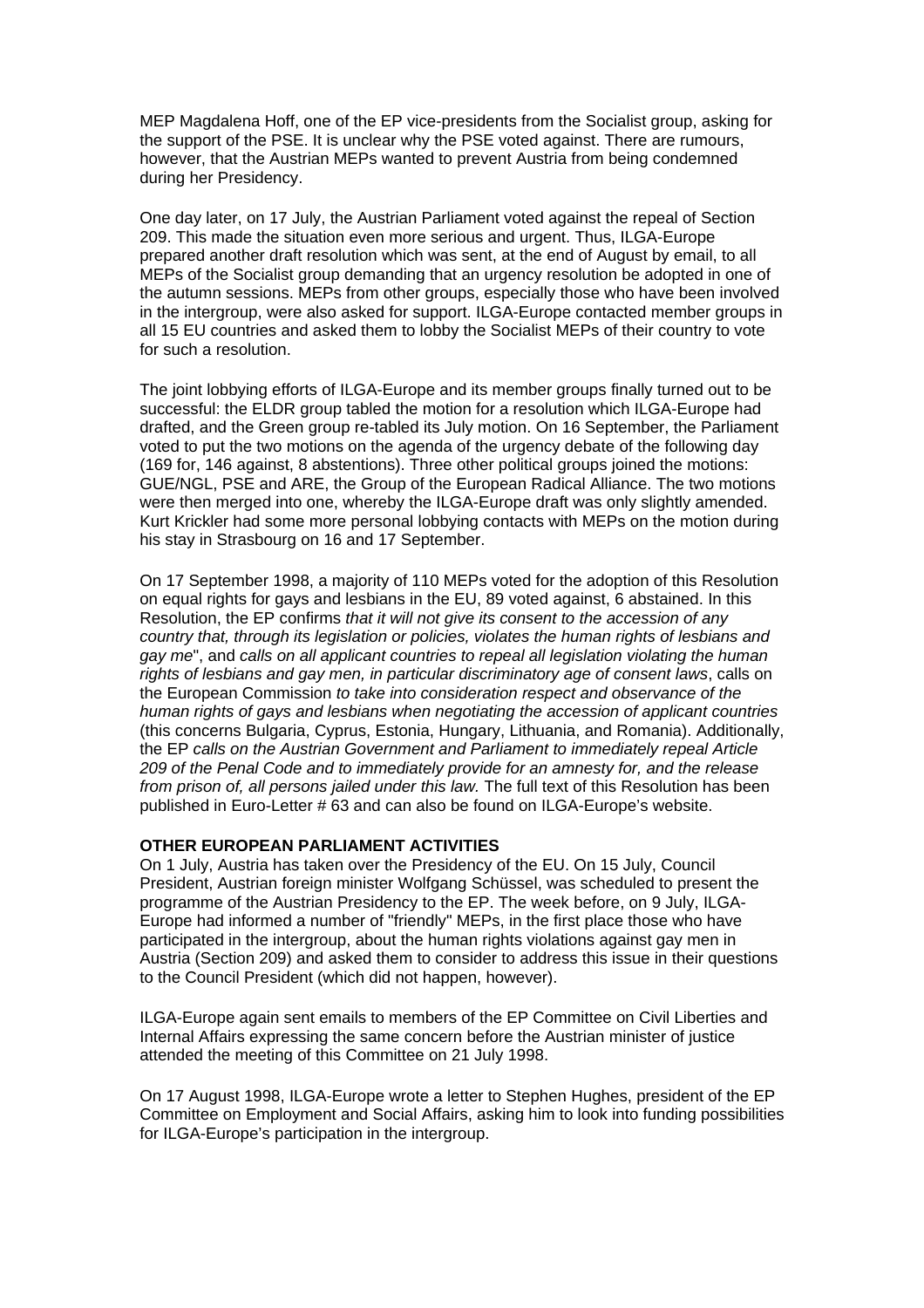## **D6. Other lobbying activities towards the European Union**

## **EU HUMAN RIGHTS AGENDA FOR THE YEAR 2000**

In May 1998, ILGA-Europe contacted the leader of the EU-funded project *A Human Rights Agenda for the EU for the Next Millennium* at the University of Florence offering the Board's support in matters of human rights for lesbians and gays. This offer was very welcomed, and thus, Mark Bell was asked to draw up, on behalf of ILGA-Europe, a position paper which highlights this matter in the context of EU competences and the Union's legal basis for action. The full text of this presentation has been published in Euro-Letter # 62. Mark Bell's text was completed with a chapter "Proposals for action" consisting of the recommendations section of ILGA-Europe's EU report *Equality for Lesbians and Gay Men.* The document was sent to the expert team at the end of June. This team was supposed to submit its draft report to a "Comité des Sages" which was supposed to adopt the "EU Human Rights Agenda" in September 1998. Members of the Comité des Sages include Professor Antonio Cassese, President of the International Criminal Tribunal for the former Yugoslavia, and former President of the European Committee for the Prevention of Torture; Madame Catherine Lalumière, Member of the European Parliament and President of its ARE Group, and former Secretary-General of the Council of Europe; Lord Roy Jenkins, Chancellor of Oxford University, and former President of the EC Commission; Mr Peter Leuprecht, Visiting Professor at the University of Montréal, and former Deputy Secretary-General and head of the Directorate of Human Rights of the Council of Europe; and Mrs. Mary Robinson, UN High Commissioner for Human Rights, and former President of Ireland.

At the time of writing this report, the Board had no news yet as to whether the Comité des Sages has included the issue of sexual orientation discrimination in the Agenda or not. ILGA-Europe will participate as an NGO in the concluding high-level conference for this European Commission project to be held in Vienna from 9 to 10 October 1998.

# **E. LOBBYING THE COUNCIL OF EUROPE**

## **E1. Consultative Status**

ILGA was finally granted consultative status with the Council of Europe as of 15 January 1998. A press release was issued on this occasion (see Euro-Letter # 57).

ILGA's first application dates back to July 1989, and it was rejected in 1990 because ILGA's activities were not *directly related to the present work programme of the Council of Europe*. It was only in March 1995 that ILGA submitted a new application. On 15 October 1997, the Secretary-General of the CoE informed the Committee of Ministers and the Parliamentary Assembly of his decision to grant consultative status to ILGA. Since no objection has been raised by these two organs of the CoE within three months, the decision became effective as of 15 January 1998.

In his substantiation, the Secretary-General writes: *The ILGA is an active and representative organisation in its field of competence. It has already established working relations with the Council of Europe. Furthermore, the organisation has a specific contribution to make to any discussion on discrimination generally as well as on more specific issues such as discrimination against people with HIV and AIDS.*

The consultative status of ILGA will mean that the organisation will be heard before the Council takes measures in the field relevant to the organisation. Furthermore the CoE has three bodies for co-operation with NGOs: the Plenary Conference of NGOs, the Liaison Committee of NGOs, and the Parliamentarians/NGOs Joint Committee. ILGA will be invited to participate in the Plenary Conference. It was agreed with ILGA-World that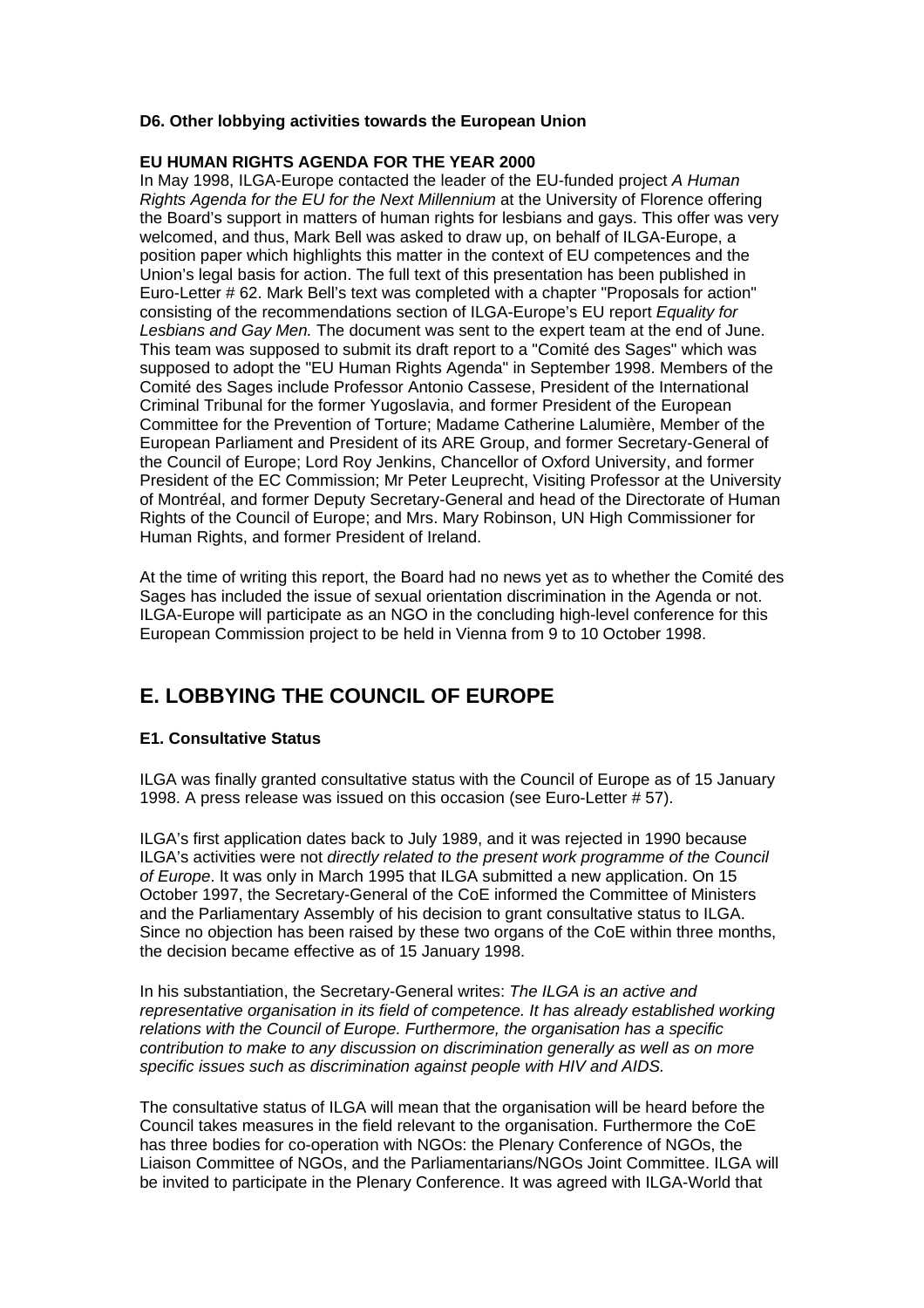ILGA-Europe would be in charge of all activities related to the consultative status.

#### **E2. In pursuance of the Consultative Status**

From 20 to 24 September 1998, Nico Beger and Nigel Warner went to the autumn session of the Parliamentary Assembly of the Council of Europe. The main aim at this time was to find out how lobbying can be done successfully at the CoE and how to create a network of Parliamentarians and NGOs who are interested in promoting rights for lesbians and gay men.

An Austrian social-democratic member, Irmtraut Karlsson, had tabled a resolution in 1997 on migration and asylum issues which is now pending in the committee on migration. ILGA-Europe will supply the committee with infor-mation on the issue and will become the formal expert. Karlsson is planning to table three more resolutions in the January session (on criminalisation, employment, partnership/family). ILGA-Europe will be involved in the work on all these.

Nico Beger and Nigel Warner also spoke to several staff members in the directorate on human rights about the broadening of Article 14 of the European Human Rights Convention and the possibilities for NGO lobbying. We were advised to make a submission to the Secretary-General arguing for the inclusion of the words "sexual orientation" in the new Article.

There was another meeting with the secretary of the committe on monitoring who explained the procedures on Romania. It is clear from what he said that it is very unlikely that monitoring will be resumed. This means that the only option left within the framework of the Council of Europe to make progress on the Romanian question is for a Romanian national to take a case under the European Convention.

ILGA-Europe will present the situation of lesbians and gay men in the April session of the NGO Human Rights grouping and will try to pass a resolution with other NGOs requesting that the Secretariat of the Council of Europe host a seminar for parliamentarians and NGOs on lesbian and gay rights. It is hoped that this would be one element of a plan leading to the formation of an all-party group of parliamentarians around the issue of lesbian/gay/bisexual/ transgendered rights.

There is a lot of ground work to be done at the CoE, but a lot of headway can be made in the next few years. Our presence at the CoE is also important in terms of public relations for ILGA-Europe, which will in due course become known as a strong and dedicated human rights NGO.

#### **E3. Other Council of Europe issues**

#### **ADMISSION OF ARMENIA**

One of ILGA-Europe's tasks is to assure that the legislation for gays and lesbians is monitored for candidate countries to the Council of Europe. With regard to the fact that the negotiations on the admission of Armenia to the CoE were in their final stages, and that Armenia, according to the information available, still has a total ban on (male) homosexuality, the Board wrote to the Secretary-General of the CoE, Daniel Tarschys, in April 1998, requesting the CoE to demand from Armenia the repeal of this total ban as a condition for being admitted to CoE (see Euro-Letter # 60). We asked that our letter also be conveyed to the special CoE rapporteurs for Armenia. In his reply, Deputy Secretary-General Hans Christian Krüger informed ILGA-Europe that the letter had been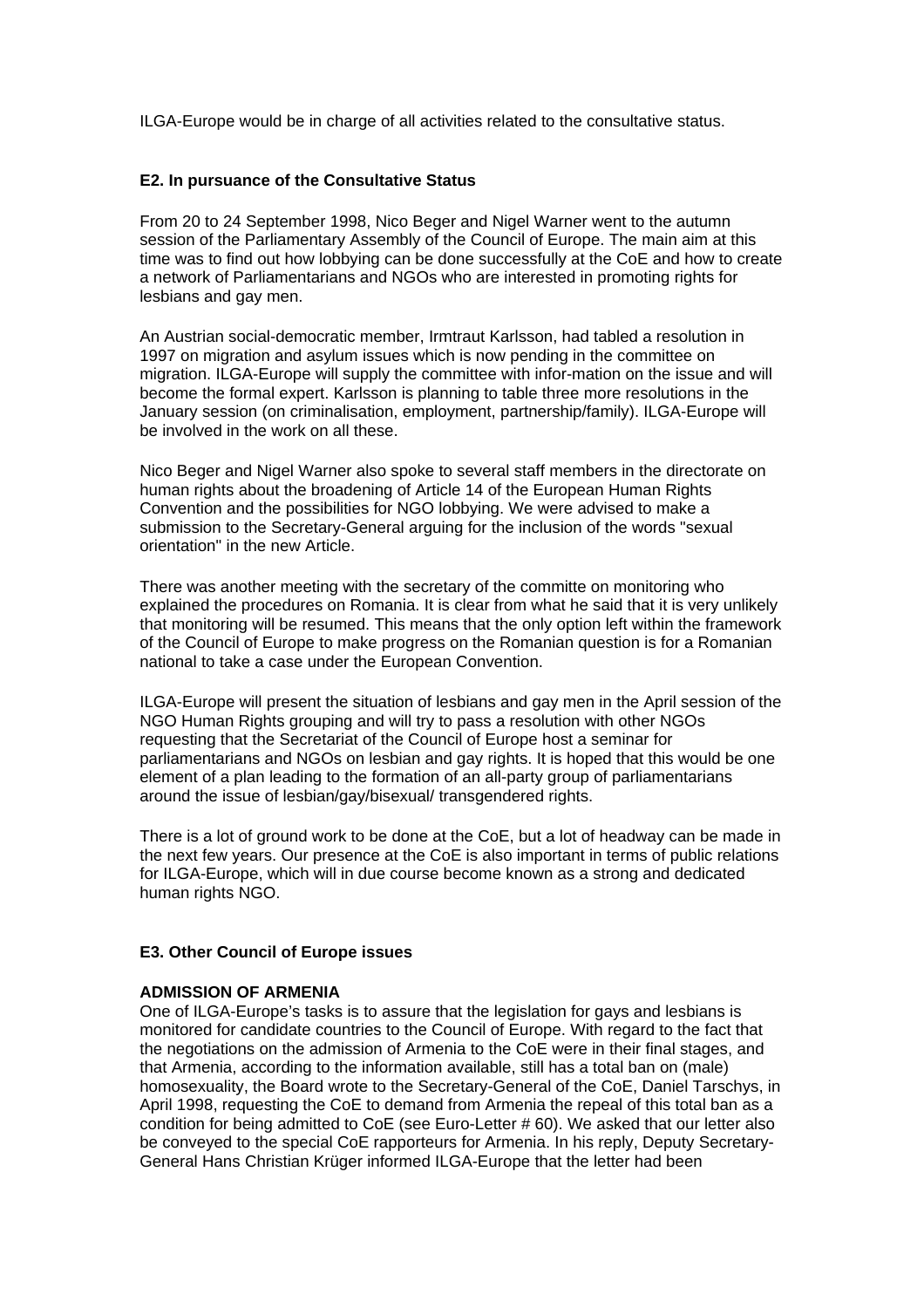transmitted to the Parliamentary Assembly which had been preparing an opinion on Armenia's application for membership in the CoE.

### **AGE OF CONSENT DECISION**

In the same letter, ILGA-Europe raised another important issue, e. g., the decision in Application # 25186/94 Euan Sutherland against the United Kingdom. In this decision adopted on 1 July 1997 and published in October 1997, the European Human Rights Commission *finds that no objective and reasonable justification exists for the maintenance of a higher minimum age of consent to male homosexual, than to heterosexual, acts and that the application discloses discriminatory treatment in the exercise of the applicant's right to respect for private life under Article 8 of the Convention*  (para. 66 of the decision). ILGA-Europe wrote: *In the past, we have always deplored that the 1981 decision of the European Court of Human Rights in the Dudgeon case (classifying a total ban on homosexuality as a breach of the Convention) could not automatically be applied to other countries with similar or even the same law provisions. Thus, citizens of Ireland (Norris; decision in 1988) and Cyprus (Modinos; 1993) had to go again through the whole legal process up to the European Court in order to get the same decision delivered again. We do not think that such an approach is really reflecting the spirit of human rights in general and the European Convention in particular. We are concerned that this may happen again with discriminatory age of consent provisions violating the Convention in other member states of the Council of Europe. We strongly feel that the Council of Europe should appeal to those member states that still have unequal ages of consent in their criminal law to repeal those laws without delay and without waiting for being taken to the European Court by one of their citizens. We are sure there are appropriate ways and channels within the Council of Europe, such as the Committee of Ministers, to convey this appeal to those countries.*

The member states of the Council of Europe which still have unequal age of consent laws are, besides the UK: Albania, Austria, Bulgaria, Croatia, Cyprus, Estonia, Hungary, Ireland, Liechtenstein, Lithuania, Moldova, Portugal, Romania, and Ukraine.

Krüger replied he would refrain from making any comments on the decision mentioned but informed us that he had also transmitted our letter to the Human Rights Department of the CoE.

## **ECRI**

On 26 December 1997, ILGA-Europe also wrote to the European Commission against Racism and Intolerance, a high-profile body of the CoE set up according to the Plan of Action on Combating Racism, Xenophobia, Anti-Semitism and Intolerance adopted at the First Council of Europe Summit in Vienna in 1993. ILGA-Europe tried to convince ECRI to also include sexual orientation discrimination in its mandate. But ECRI, in its reply dated 12 January 1998, declared sexual orientation discrimination would not fall under its radius of action.

#### **ROMANIA**

On 30 June 1998, the Romanian Chamber of Deputies rejected the government's law reform proposal to repeal Article 200. This happened only days after the Parliamentary Assembly of the CoE decided to cease monitoring Romania. Thus, on 28 August, ILGA-Europe wrote to the rapporteur on Romania, Gunnar Jansson from Finland, insisting that these circumstances call for strong action by the Council of Europe. ILGA-Europe proposed that the Romanian parliamentarians be excluded from the next session of the Assembly. ILGA-Europe wrote*: We are aware that under Order No. 508 (1995), the Assembly "may sanction persistent failure to honour commitments, and lack of cooperation in its monitoring process, by the non-ratification of the credentials of a national parliamentary delegation at the beginning of its next ordinary part session, in accordance with Rule 6 of the Rules of Procedure." We believe that Romania's persistent failure over five years to honour its commitments, and the way in which this is weakening the whole*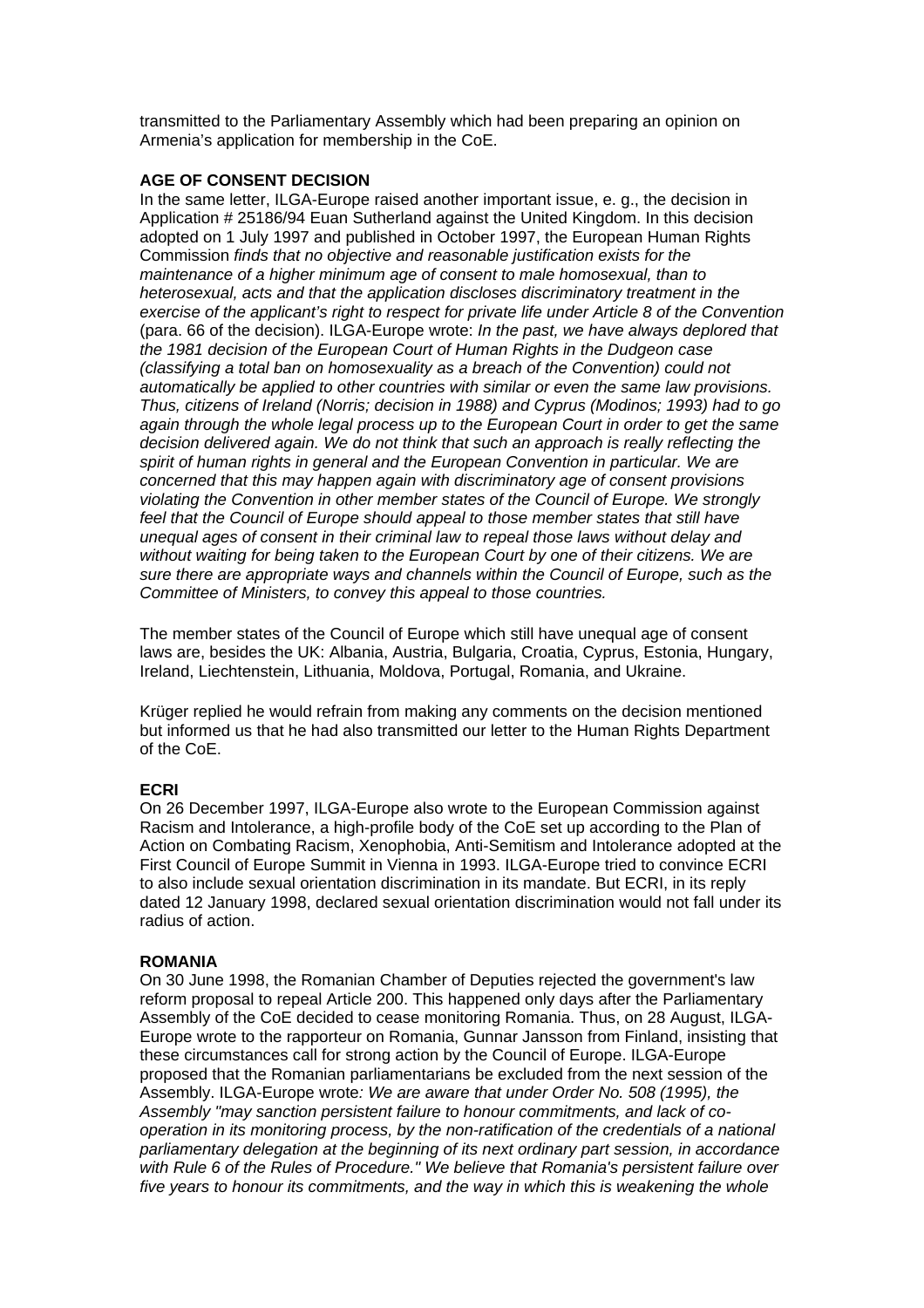*human rights process of the Council of Europe, are such as to call for serious consideration of this measure.*

## **F. LOBBYING THE OSCE**

ILGA-Europe continued its lobbying towards the organs of the Organization for Security and Co-operation in Europe (OSCE). ILGA-Europe was represented at the OSCE Implementation Meeting on Human Dimension Issues which took place in Warsaw, 12 to 28 November 1997. ILGA-Europe submitted a written presentation (*Discrimination based on Sexual Orientation is a Human Rights Violation*) in advance of the meeting, which is a pre-condition for being allowed to give an oral statement at the meeting itself. Kurt Krickler attended the meeting from 17 to 19 November and gave an oral statement under agenda item "Tolerance and Non-discrimination" in Subsidiary Working Body 1. Additionally, a written statement (*Violations of the Freedoms of Expression, Association and Peaceful Assembly of Lesbians and Gay Men in the OSCE Region*) referring to agenda item "Human Rights and Fundamental Freedoms" was distributed. The full text of all three statements and a more detailed report about the meeting have been published in Euro-Letter # 55.

In advance of the Implementation Meeting (October 1997), ILGA-Europe had written to both the Luxembourg EU Presidency (Jean-Claude Juncker), the Dutch Foreign Minister van Mierlo (because the Netherlands were in charge of formulating, on behalf of the EU, the position and paper on agenda item "Tolerance and Non-discrimination") and to EU Commissioner Hans van den Broek demanding that the aspect of sexual orientation discrimination be addressed by the EU in Warsaw. The Dutch delegation, however, mentioned "homosexuals" only in an enumeration of vulnerable groups in its statement on behalf of the EU. ILGA-Europe complained in response to van den Broek's reply about the poor and disappointing input of the EU in this field and requested from the EU to increase its efforts in further meetings. The final report of the implementation meeting only contains a simple mention of violence and discrimination against homosexuals in a list of concerns.

During the meeting, Kurt Krickler had also the opportunity to talk with representatives of the delegations of Denmark, Sweden, Austria, Georgia, Armenia, Azerbaijan, Tajikistan, and Turkmenistan.

On the occasion of the  $7<sup>th</sup>$  Annual Session of the Parliamentary Assembly, held in Copenhagen from 7 to 10 July 1998, Steffen Jensen met with Svend Robinson, Canadian member of this Assembly, to discuss an input to next year's session regarding those participating States that still have discriminatory legislation against gay men and lesbians on the books.

Due to the deadline of 1 October 1998, ILGA-Europe has already registered for this year's implementation meeting to be held in Warsaw from 26 October to 6 November 1998 and submitted again a written presentation. The Board has also written to Commissioner van den Broek as well as to the Austrian EU Presidency requesting that the EU highlight sexual orientation discrimination more prominently in the discussions and more firmly insist on the honouring of OSCE commitments in this field by noncomplying countries. In the letter to van den Broek, ILGA-Europe expressed its concerns that Austria may not be appropriate to address this issue in Warsaw on behalf of the EU since Austria herself is one of these countries that do not honour their human rights commitments. ILGA-Europe proposed that another EU member state be entrusted with the task of preparing and presenting the position paper and statement of the EU for agenda item "Tolerance and Non-discrimination".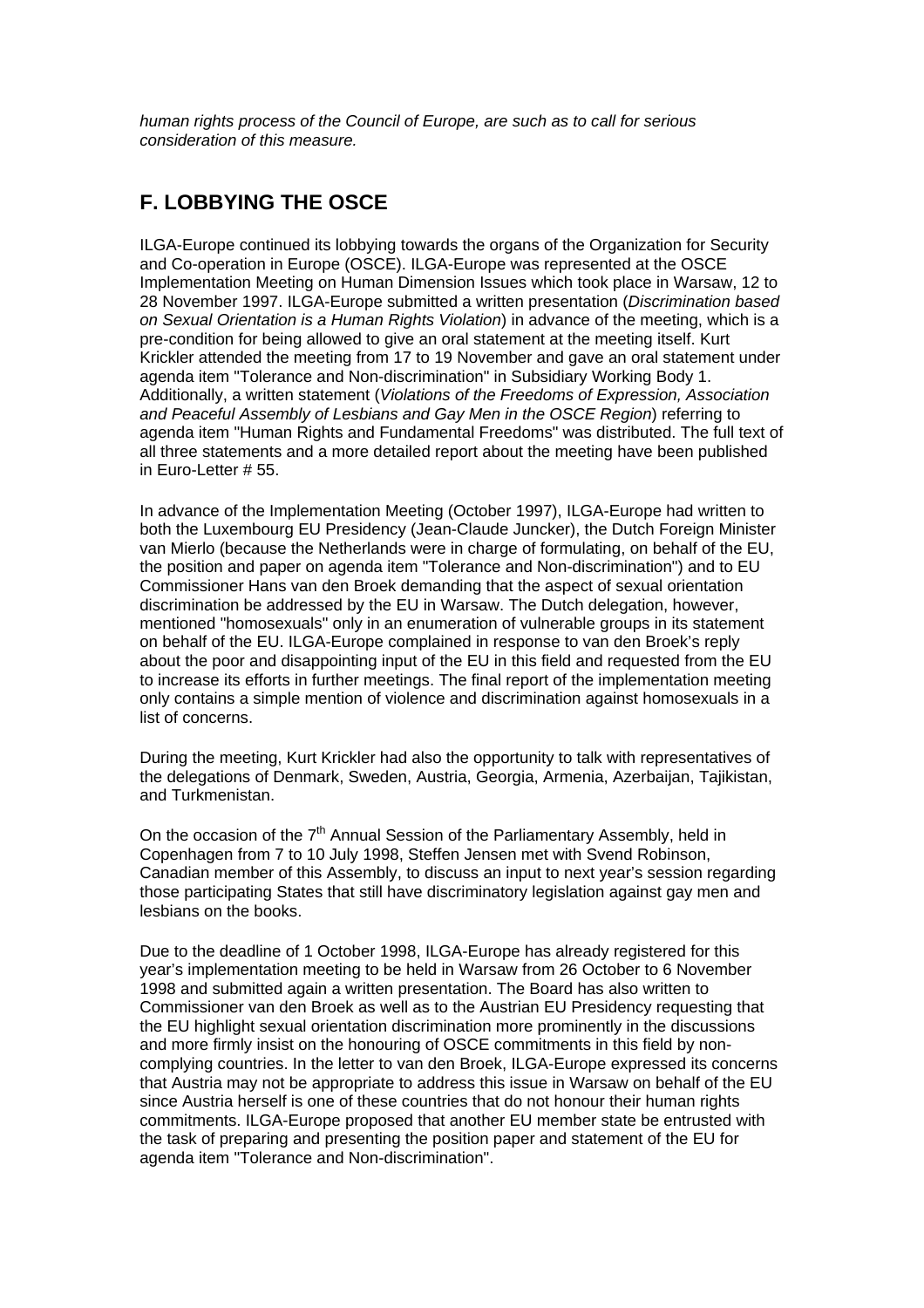# **G. OUTREACH TO EASTERN EUROPE**

ILGA-Europe has been in written contact with individuals and groups in the countries of Central and Eastern Europe (CCEE), including gay men in Sarajevo, Bosnia, and Tashkent, Uzbekistan. ILGA-Europe members in this region also contributed information to all issues of the Euro-Letter that have been published since the London conference (# 55-62) except from # 61.

Official letters were also sent: On 10 March, ILGA-Europe faxed a letter to the then Romanian minister of justice, Valeriu Stoica, in support of the draft bill, presented by the Romanian human rights organisation *ACCEPT*, to repeal Article 200 of the Romanian penal code and to eliminate all discriminatory provisions with regard to homosexual orientation. The text of this draft bill has been published in Euro-Letter # 59. On 26 July 1998, ILGA-Europe sent a letter to Polish president Aleksander Kwasniewski drawing his attention to the social situation of lesbians and gays in Poland and supporting the request of the Polish lesbian and gay movement that a permanent committee be established to elaborate and implement a programme to build tolerant and open social attitudes towards minorities.

Drawing up a report on the legal and social situation in the CCEE, similar to the country reports in ILGA-Europe's EU report (see item D2), has been proposed, discussed and initiated within the Board.

Eastern Europe was also high up on ILGA-Europe's agenda concering lobbying activities towards the European Union and the Council of Europe (see items D3, D5, E2 and E3).

HOSI Linz did an excellent effort to increase the participation of delegates from Eastern European countries in the 20<sup>th</sup> ILGA European Conference by providing scholarships.

## **H. FINANCES AND FUNDRAISING**

ILGA-Europe has got its own bank account in Denmark: # 1199-1-671-0571 with BG Bank A/S, Girostrøget, DK-0800 Høje Tåstrup.

ILGA-Europe can now accept VISA, MASTERCARD, EUROCARD and JCB cards. Details are given on the website and in Euro-Letter # 61.

ILGA-Europe received some donations, mainly for the EU project and for travel expenses of board members. Donations were received from Pink Cross, HOSI Wien, LBL, RFSL, lglf Köln, UNISON, and several individuals; contributions for the EU project were also received from the Austrian Ministry for Labour, Health and Social Affairs and the Austrian Minister for Women's Affairs and Consumer Protection.

Due to problems with ILGA-World's membership database, it is difficult for ILGA-Europe to contact its members, but the board has decided to propose the introduction of a voluntary membership fee for ILGA-Europe.

Furthermore is has been agreed with the ILGA-World Board that ILGA-Europe will get 10 to 15% of the normal ILGA fees paid by European ILGA members (see item C).

## **I. DIVERSITY AND DEVELOPMENT**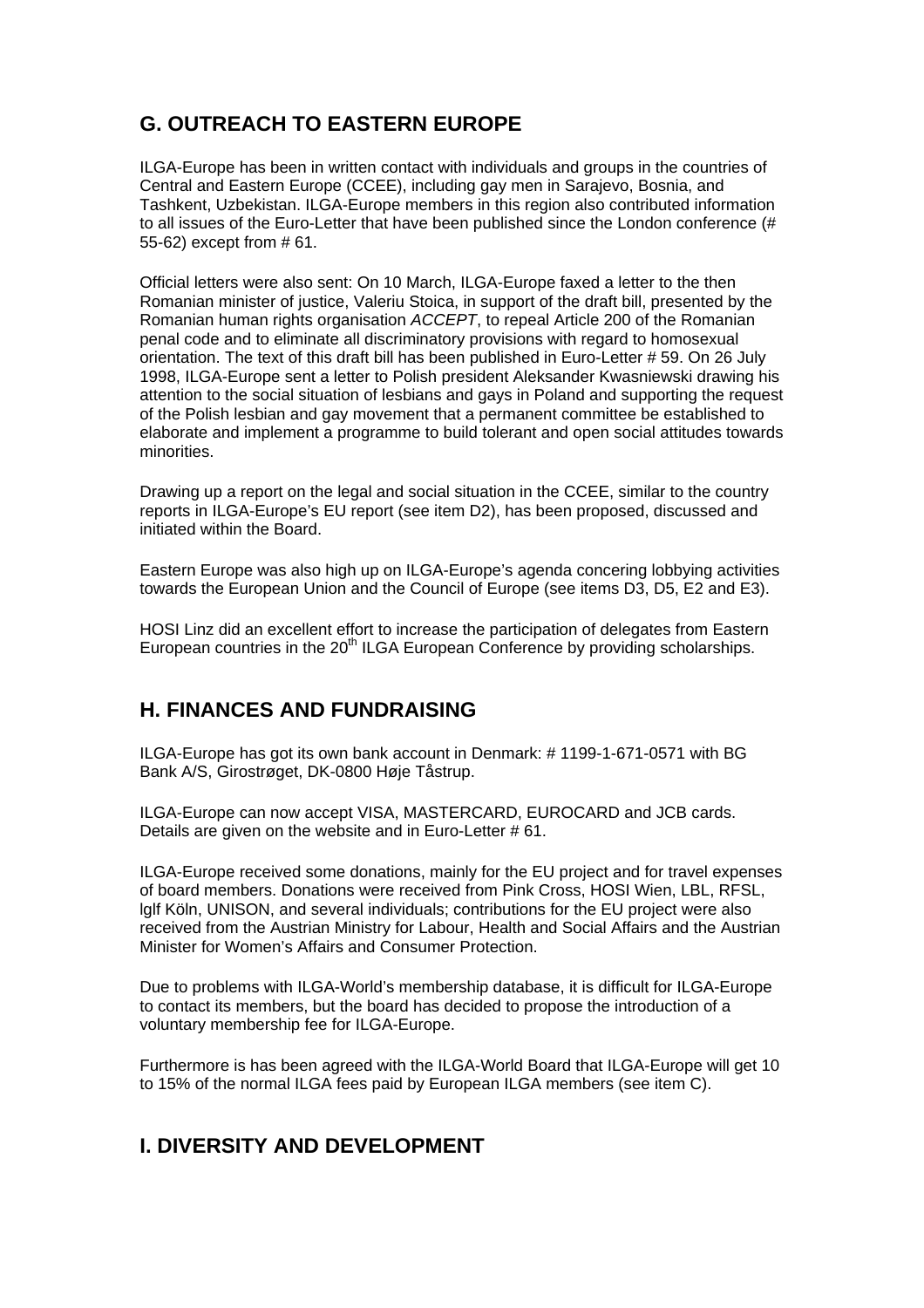## **I1. Development**

The Board's aim during the year has been to continue a strategic approach to the development of the organisation which fully recognises that the issues of diversity must be addressed as an integral part of the overall work of the Board and of the implementation of specific aspects of the working programme. The Board's work has been guided by the principles agreed in Madrid relating to:

- the participation and representation of the diversity of ILGA-Europe member groups;
- the visibility and participation of the diversity of lesbians and gay men within member groups and within ILGA-Europe.

It was recognised by both the Madrid and London conferences that the development of a strong and representative regional structure requires the development of ways of:

- improving the provision of information and communications to and between member groups:
- improving the visibility of ILGA-Europe and recruiting additional member organisations;
- increasing the support provided to member groups in such areas as training and the sharing of expertise.

There are obviously limits as to what can be achieved in these areas until ILGA-Europe can obtain some "core" funding and establish an office (with some staffing resources), but some progress has been made during the year. The work on the *Equality for Lesbians and Gay Men* project (see item D2) has led to the beginning of links and dialogue with other non-governmental organisations (such as the European Disability Forum, Eurolink Age, the European Migrants Forum and the European Women's Lobby), through which it is hoped to promote the development of best practice by both ILGA-Europe and other NGOs. The project report specifically addresses issues of diversity, and the need for NGOs, including ILGA-Europe, to ensure that issues relevant to the diversity of lesbians and gay men are included in all relevant agendas as part of an overall commitment to human rights and equality.

The distribution of the report to all member groups in the region is intended to provide a focus for discussion within member groups about the issues of diversity and discrimination and provides some guidance on best practice, as well as a tool for lobbying and for initiating discussion with NGOs at national or local level.

The Board has also submitted a further project application to the European Commission seeking funding for the production of an information handbook and the holding of a discussion and training seminar on the implications of the Amsterdam Treaty (see item D3). The outcome of this application is not yet known.

#### **I2. Information and communication**

The London conference decided that the Board should aim to develop an ILGA-Europe bulletin/newsletter, to provide information about the work and activities of ILGA-Europe and the Board, and a means of networking and sharing information with and between member groups. It has not been feasible for the Board to do this in the current year, due to the lack of resources and to the absence of a reliable database of members.

In the interim, the Board has continued to develop the ILGA-Europe website, which now includes a wide range of information, and to publicise its existence as widely as possible.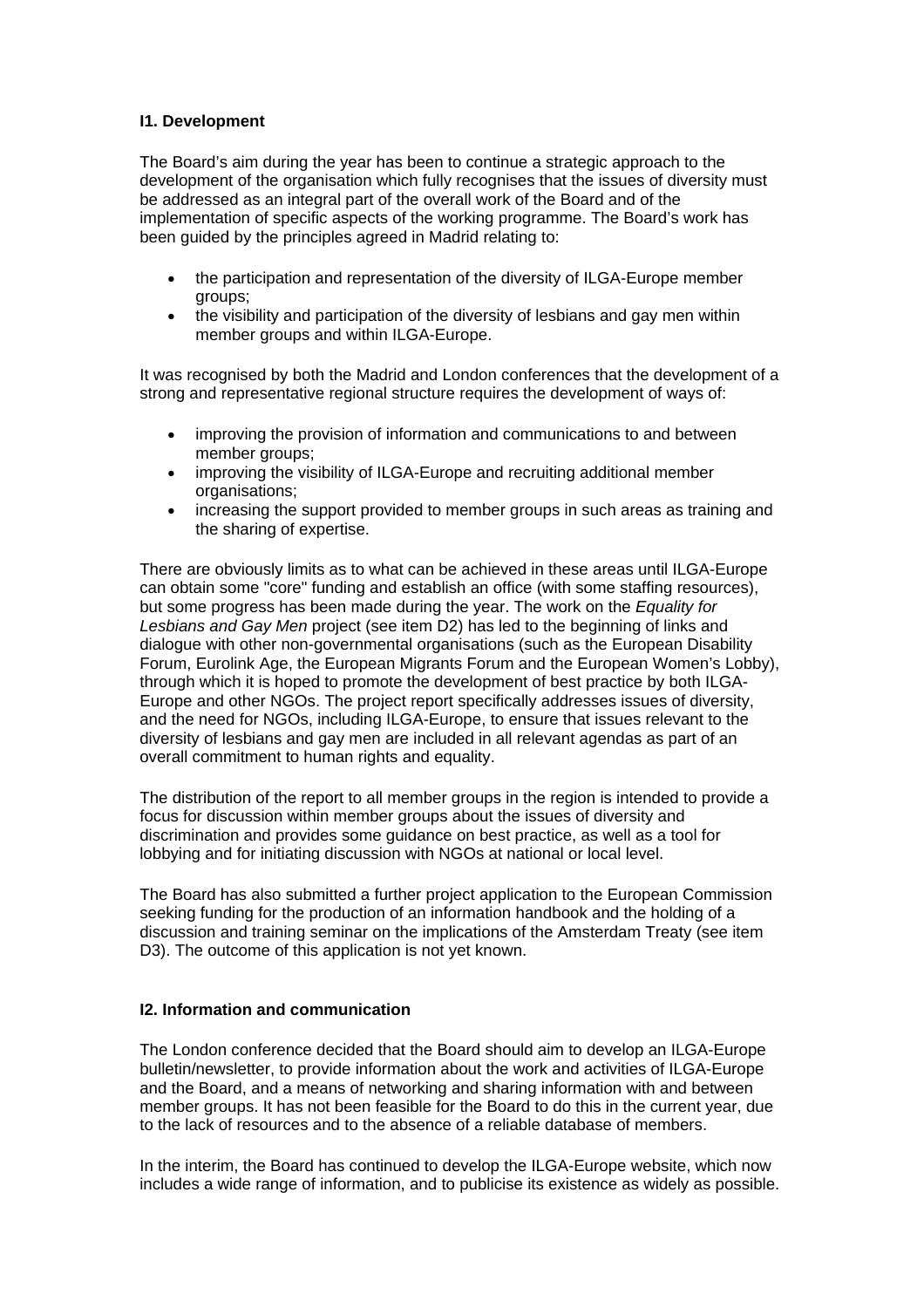It has also circulated some information through the Euro-Letter, published on behalf of ILGA-Europe by the Gay and Lesbian International Lobby (Denmark) in co-operation with the Danish National Association for Gays and Lesbians (LBL). Unfortunately, the Eastern Europe bulletin has ceased.

We have also started to compile an email mailing list for member groups, and this will be continued as part of the work on establishing a member database outlined below.

Communication with the Board was impaired for around two months when the SETA surfer and thus the joint email address of all Board members broke down in summer. Meanwhile, a new collective email address of the Board has been established: <ieboard@makelist.com>.

## **I3. Member group database**

Due to the continuing difficulties in obtaining accurate information on members in a suitable format from ILGA-World, the Board has now started work on developing its own database on members in the region including associate and individual members with the assistance of HOSI Linz. The initial target is to establish a database with an up to date address for all members, with named contacts and email addresses wherever possible.

When this has been completed, work can begin to supplement this with information on particular areas of work and expertise, and information to assist with for example asking member groups to take initiatives or contribute to particular work, or putting groups in touch with others who may be able to assist them. Such information will then provide the Board with a means of looking at such issues as considering specific targets for increasing member recruitment and representation.

## **I4. Publicity and visibility initiatives**

The Board has continued to seek ways of promoting the visibility of ILGA-Europe, both in general and to potential member organisations. The *Equality for Lesbians and Gay Men* report, and the work to promote and distribute it in various forums, has enhanced ILGA-Europe's visibility as an organisation. The Board has established an email contact list of lesbian and gay media and issued various press releases on key events during the year. It has also started work on production of a publicity and recruitment leaflet.

## **J. CO-OPERATION WITH OTHER NETWORKS**

## **J1. Platform of European Social NGOs**

In order to pursue one of the main aims of ILGA-Europe's EU project (see item D2), e. g., developing and strengthening links and dialogue between ILGA-Europe and other NGOs working on social and human rights issues at a European level, ILGA-Europe applied for membership in the Platform of European Social NGOs. ILGA-Europe was accepted as the 24<sup>th</sup> member of this Platform in March 1998. The Platform is promoting and implementing a long-term process of on-going co-operation between social NGOs and the European Union as part of the civil dialogue that the European Commission and Parliament have undertaken to develop. The other members of the Platform are European federations of NGOs working in a variety of areas, such as disability, migration,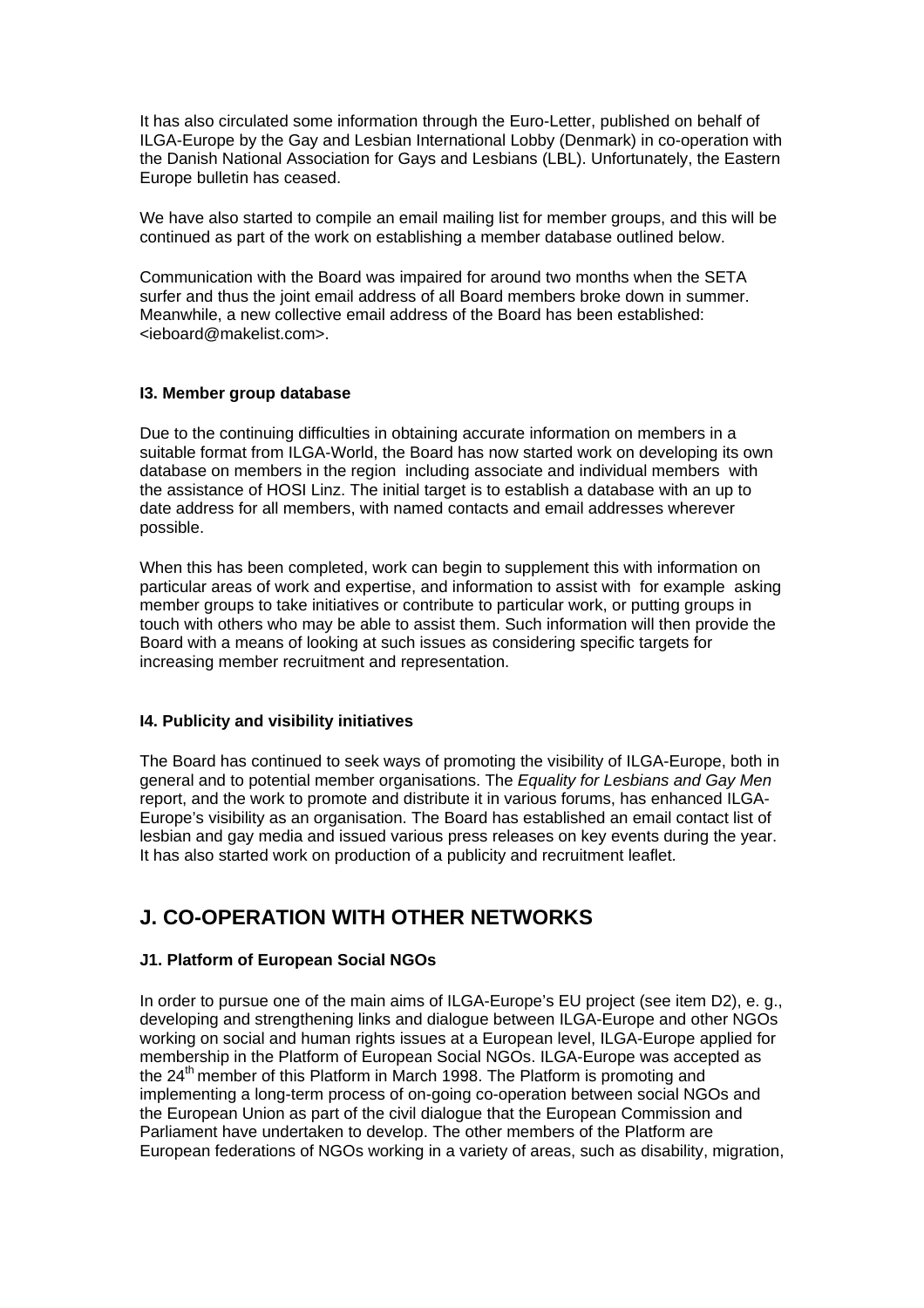women, children, youth, age, poverty, unemployment, homelessness, etc. A full report on ILGA-Europe joining the Platform has been published in the ILGA-Bulletin # 2/98, p. 20.

ILGA-Europe has started to get pro-actively involved in the work and activities of the Platform. Maren Wuch and Kurt Krickler met with a representative of the Platform in Brussels on 16 February 1998 in order to introduce ILGA-Europe and discuss its membership in the Platform. After being admitted to the Platform, Kurt Krickler participated in the Platform's steering group meeting in Brussels on 4 May and in the joint meeting between the Platform and the European Trade Union Confederation (ETUC) in Brussels on 7 October, and Jackie Lewis in the Platform's mini-conference, held in London on 5 June 1998, to prepare for the European Social Policy Forum, and in a college meeting in Brussels on 24 June. The Social Policy Forum in Brussels offered an excellent opportunity for networking with other NGOs (see item D2).

## **J2. Pink Triangle Coalition**

At a two-day meeting held in Berlin from 21 to 22 February 1998, the *Pink Triangle Coalition An International Coalition for Coordinating Affairs Related to the Nazi Persecution of Gay Men and Lesbians* was established by representatives of the International Gay and Lesbian Human Rights Commission (IGLHRC), the World Congress of Gay and Lesbian Jewish Organisations (WCGLJO), ILGA-Europe (Kurt Krickler was attending), Pink Cross (Switzerland), and *Homosexuelle Initiative (HOSI) Wien* (Austria). Later *Schwulenverband in Deutschland*, the national German gay organisation, and the International Association of Lesbian and Gay Children of Holocaust Survivors joined the Coalition. There are no plans for the time being to make the Coalition into a formal organisation.

The main purpose of the Coalition is to represent the gay and lesbian interests and concerns vis-à-vis the two recently established funds, e. g., the Swiss Fund for Needy Victims of the Holocaust/Shoah and the International Fund for Needy Victims of Nazi Persecution set up in the context of the London Conference on Nazi Gold in December 1997 by the British Government and the Federal Reserve Bank of New York. While the Swiss Fund is fed by monies (275 million CHF) provided by the Swiss Government and Swiss banks (not to confuse with the funds in "ownerless accounts" in Swiss banks), the International Fund will be fed by money given by donor countries which can also have a say how to use their donations.

ILGA-Europe member Pink Cross is represented in the respective body of the Swiss Fund, established in February 1997. Pink Cross is also dealing with applications from gay men (and lesbians) because individual claims cannot be made directly to the Fund but only through one of the organisations representing victim groups. Until today, half a dozen gay men persecuted by the Nazis have filed applications to the Swiss Fund via Pink Cross, and all have been granted financial assistance.

It was, however, not so easy to establish a gay/lesbian representation at the International Fund. Therefore, there have already been contacts between WCGLJO, IGLHRC, ILGA-Europe and Pink Cross in late summer 1997, and a telephone conference between these organisations was held on 17 October (in which Kurt Krickler participated on behalf of ILGA-Europe) in order to establish an international coalition. This "Coalition", which had no name yet at that time, approached the London Conference on Nazi Gold in the beginning of December 1997. WCGLJO and "Coalition" representative Jack Gilbert, however, was refused to attend. As a result, the persecution of gays and lesbians in the Nazi era was completely ignored by the conference. That's why the Coalition has prepared a paper titled *Nazi Persecution of Gay Men and Lesbians* to be included in the Final Report of the London Conference on Nazi Gold. In order to have it included, this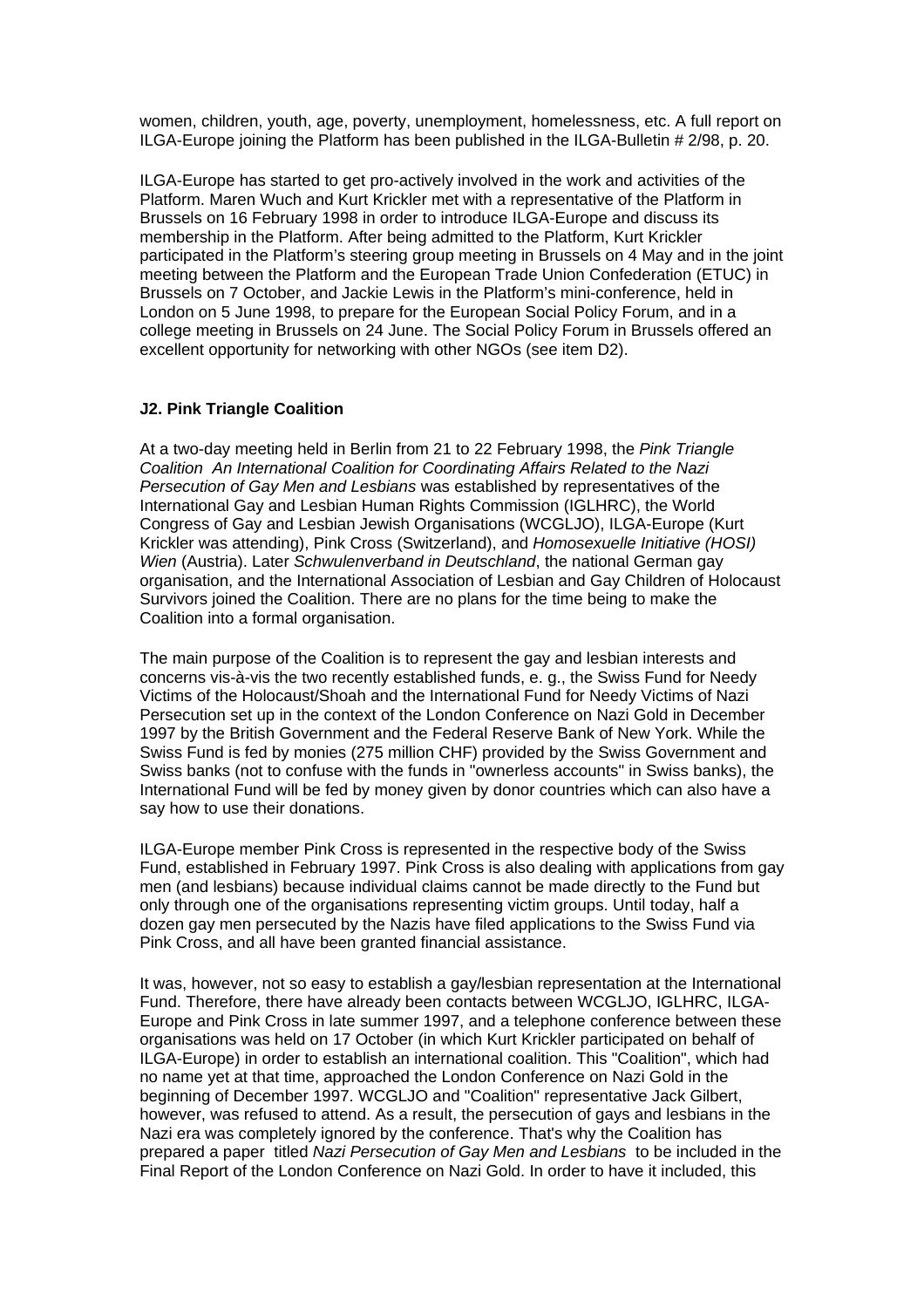paper had to be submitted by another NGO that attended the meeting. This was done by the European Jewish Congress.

Another issue with the International Fund is to get the Pink Triangle Coalition on the Annex B List of Recognised NGOs for the purposes of the fund as established in London. The purpose is twofold: 1. to support "needy" victims individually, and 2. to support education about the Holocaust/Shoah. Each donor country will designate how it wishes its contribution to be distributed, but only to NGOs on this list. The Coalition will now have to convince at least one donor country to request the Coalition to be added to this Annex B List. And for that, the Coalition must convince this country that it is in a position to distribute monies under those two criteria. To complicate things, Pink Cross is already on this list but, of course, the Coalition is striving to get on the list as such. Since the Coalition did not succeed in getting on the Annex B List yet, Pink Cross will submit, on behalf of the Coalition, a prospectus with selected projects (discussed and chosen at the Berlin meeting) to be submitted for funding to the Dutch Ministry of Health, Welfare and Sports which had invited Pink Cross to come forward with such a prospectus.

In this context, ILGA-Europe is looking for needy victims of the Nazi regime, "needy" meaning that they live below or just at poverty line in their country. There are great chances that their applications will be accepted by both Funds. Additionally, ILGA members are invited to come forward with proposals for educational projects on the Holocaust/Shoah (exhibitions, seminars, lectures, commemorative sites, etc.) which could be submitted in particular to the International Fund. A full report on the establishment of the Coalition has been published in the Euro-Letter # 59 and the ILGA-Bulletin # 2/98, pp. 20-21.

## **K. OTHER ACTIVITIES**

The Board has handled again a large amount of correspondance including replying to inquiries and requests from individuals and groups. For internal communication and decision-making within the Board, hundreds of emails have been sent and received between Board members.

Media work included a BBC radio discussion on law reform in Cyprus between a member of the Cypriote Parliament (opposed to repealing the total ban on homosexuality) and Kurt Krickler (done on 14 January via direct telephone lines in studios in Nicosia, Vienna, and London), a telephone interview with Kurt Krickler by a Reuters journalist about the European Court of Justice decision in the Grant case on 16 February, and an interview with Kurt Krickler for the Dublin Gay and Lesbian Radio on gaining CoE consultative status, on 3 March 1998.

Board members and Board representatives also participated in the following meetings not yet mentioned above:

- the first of four preliminary seminars to prepare for the *Cities for Human Rights* conference to be held in Barcelona from 14 to 17 October 1998; the seminar was held in Strasbourg on 14 and 15 May; Kurt Krickler attended on 14 May, distributed a written presentation on ILGA-Europe and delivered an oral presentation entitled *The status of non-discrimination and recognition of homosexuals' civil rights, and policies at local level*. Jordi Petit will represent ILGA at the Barcelona conference;
- Alberto Volpato participated in a panel discussion on the human rights of lesbians and gays, arranged in conjunction with the Gay Pride celebrations in Paris on 19 June 1998;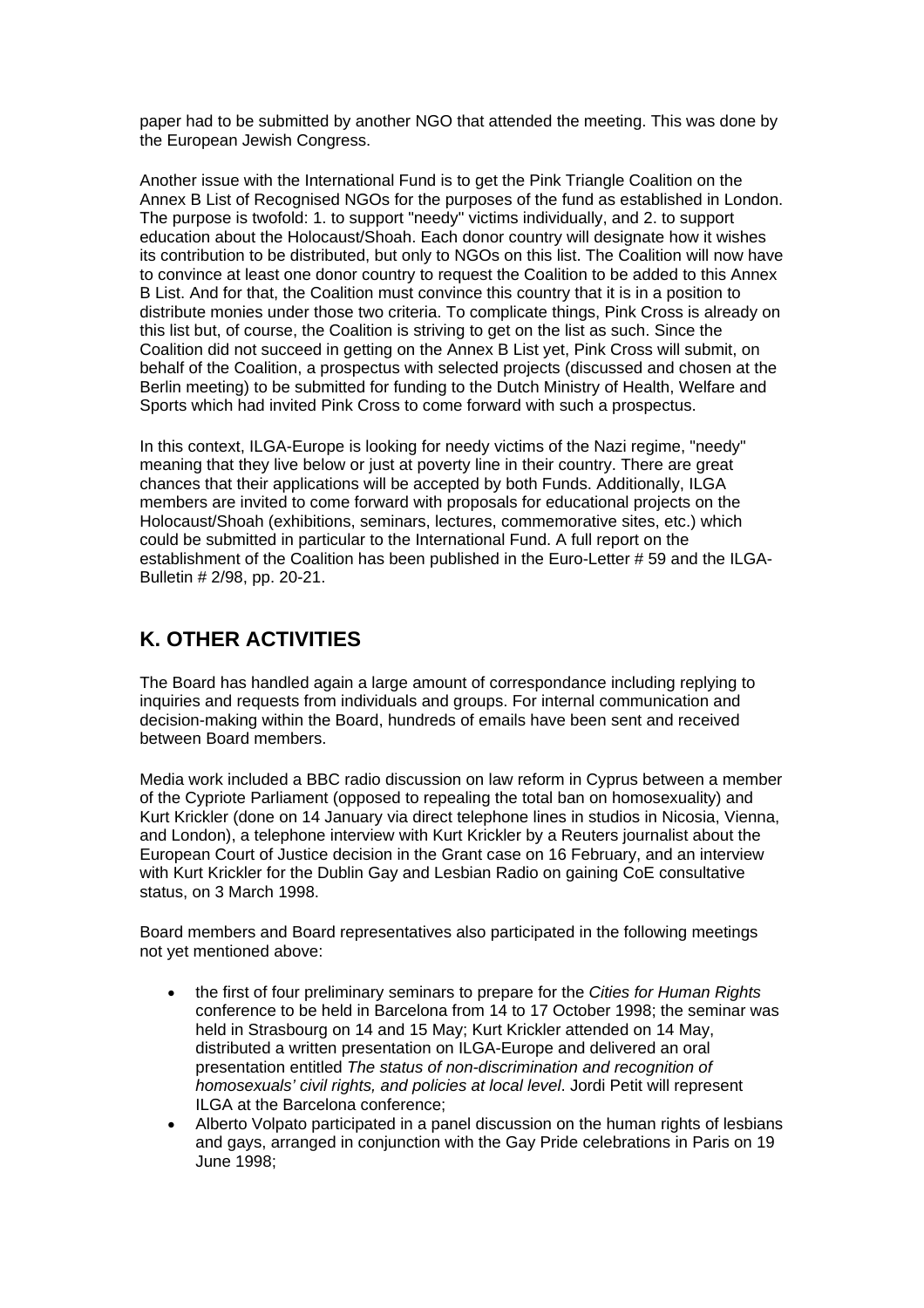- Steffen Jensen participated in the *Europride* Festival in Stockholm: on 23 July, he gave a presentation on ILGA-Europe in general and the EU report in particular in the 1<sup>st</sup> International Gay/Lesbian Cultural Festival; on 24 July, he chaired the seminar *Reform or Revolution?* about political approaches in the lesbian and gay movement in Europe, arranged by RFSL;
- Steffen Jensen participated in the *Trade Unions, Homosexuality and Work* conference in Amsterdam from 29 to 31 July and presented the EU report in several workshops;
- Alberto Volpato and Tom Hoemig met with representatives of the Berlin-based Heinrich-Böll-Stiftung in Brussels on 9 September on the occasion of the inauguration of the Foundation's Brussels office;
- Kurt Krickler attended the seminar *Sexual orientation and gender identity, work, trade union: homosexual and transsexual workers and their way to a complete achievement of rights in Europe,* organised by the Turin City Council and the gay and lesbian department of the Italian trade union CGIL, in Turin on 18 September. Both he and Jordi Petit were panelists in the afternoon debate.

## **L. SUMMARY**

The past twelve months have been very successful ones for ILGA-Europe. The Board could establish the organisation as a serious player and partner in the European context, both at the institutional level (EU Commission, European Parliament intergroup) and at NGO level (Platform of European Social NGOs). The granting of consultative status to ILGA by the Council of Europe, the co-funding of a project by the EU Commission including the publication of ILGA-Europe's report *Equality for Lesbians and Gay Men*, the adoption of the Resoluton on equal rights for gays and lesbians by the European Parliament, and the meeting with Mary Robinson, UN High Commissioner for Human Rights, have certainly been the highlights of the past twelve months.

There are certainly areas which have suffered from the fact that the Board had to prioritise the limited time and financial resources at its disposal. Such areas which will need increasing efforts in the future are marketing strategies in order to also "sell" the good work, results and achievements and to transform them into improved support, also financially, for the organisation. Basic means for such marketing and visibility of ILGA-Europe must be produced and provided, such as leaflets introducing the organisation.

Unfortunately, it was not possible either in this past year to secure core funding for renting a central office and hiring people to work there. Also this must be followed-up in the future.

The extensive activities which involved a lot of travelling (see also Appendix 1) would not have been possible without the financial support provided to Board members by UNISON, LBL and HOSI Wien.

## **M. THANKS AND ACKNOWLEDGEMENTS**

The extensive work of the past year would neither have been possible without the work and commitment of the many people who have supported the various activities of the Board. We cannot mention them all here but special thanks have to go to Nico Beger, Alberto Volpato, Nigel Warner, Tom Hoemig, Mark Bell, Alex Robertson, César Lestón, to all the people who were involved in the production of the EU report, especially to all authors of the country reports and the members of *Égalité* who helped translating and editing the texts, and the activists of HOSI Linz who hosted a Board meeting and assisted with the conference mailings and with updating the membership database.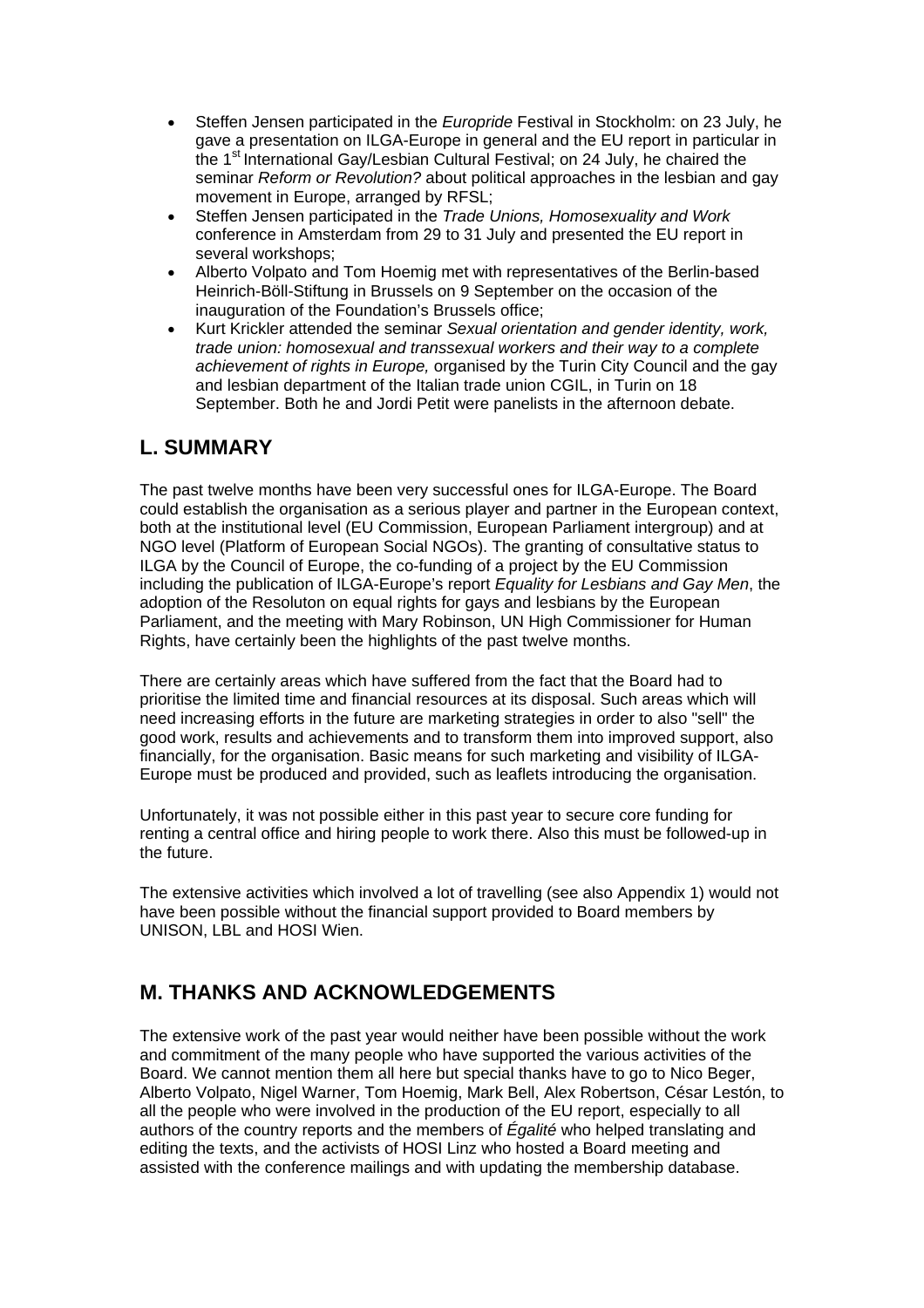## **APPENDIX**

BOARD CALENDAR 97/98 MEETINGS AND TRAVELS (An overview)

#### **October 1997:**

13: Board meeting, London

### **November:**

17-19: OSCE Implementation Meeting, Warsaw

#### **December:**

2-3: Meetings with EU Commission Officials, Brussels 6-7: Board Meeting, London 8: Meetings with EU Commission Officials, Brussels Meeting with Intergroup president, Brussels 16: Intergroup meeting, Strasbourg

#### **January 1998:**

13: Intergroup meeting, Strasbourg

#### **February:**

14: Meeting of the Board with *Égalité,* Brussels 14-15: Board meeting, Brussels 16: Meeting with the Platform of European Social NGOs; Meeting with Kevin Walsh (DG V), Brussels 18: Intergroup meeting, press conference, Strasbourg 21-22: Pink Triangle Coalition meeting, Berlin

## **March:**

3-4: Meetings with EU Commission officials, Brussels 10: Intergroup meeting, Strasbourg

## **April:**

1: Intergroup meeting, Strasbourg

#### **May:**

- 2-3: Board meeting, Brussels
- 4: Steering group meeting of the Platform, Brussels
- 5: Meeting with Kevin Walsh (DG V), Brussels
- 13: Intergroup meeting, Strasbourg
- 14: *Cities for Human Rights* seminar, Strasbourg
- 25: NGO meeting organised by ILGA-Europe, Brussels
- 26: Meeting with DG VIII, Brussels

#### **June:**

- 5: Platform mini-conference, London
- 17: Intergroup meeting, Strasbourg
- 19: Panel discussion on lesbian and gay human rights, Paris
- 24: Platform college meeting, Brussels
- 24-26: European Social Policy Forum, Brussels

#### **July:**

9: Meeting with Canadian MP Svend Robinson, Copenhagen

- 11-12: Board meeting, Linz
- 13: Meeting with the Austrian EU Presidency, Vienna
- 15: Intergroup Meeting, Strasbourg